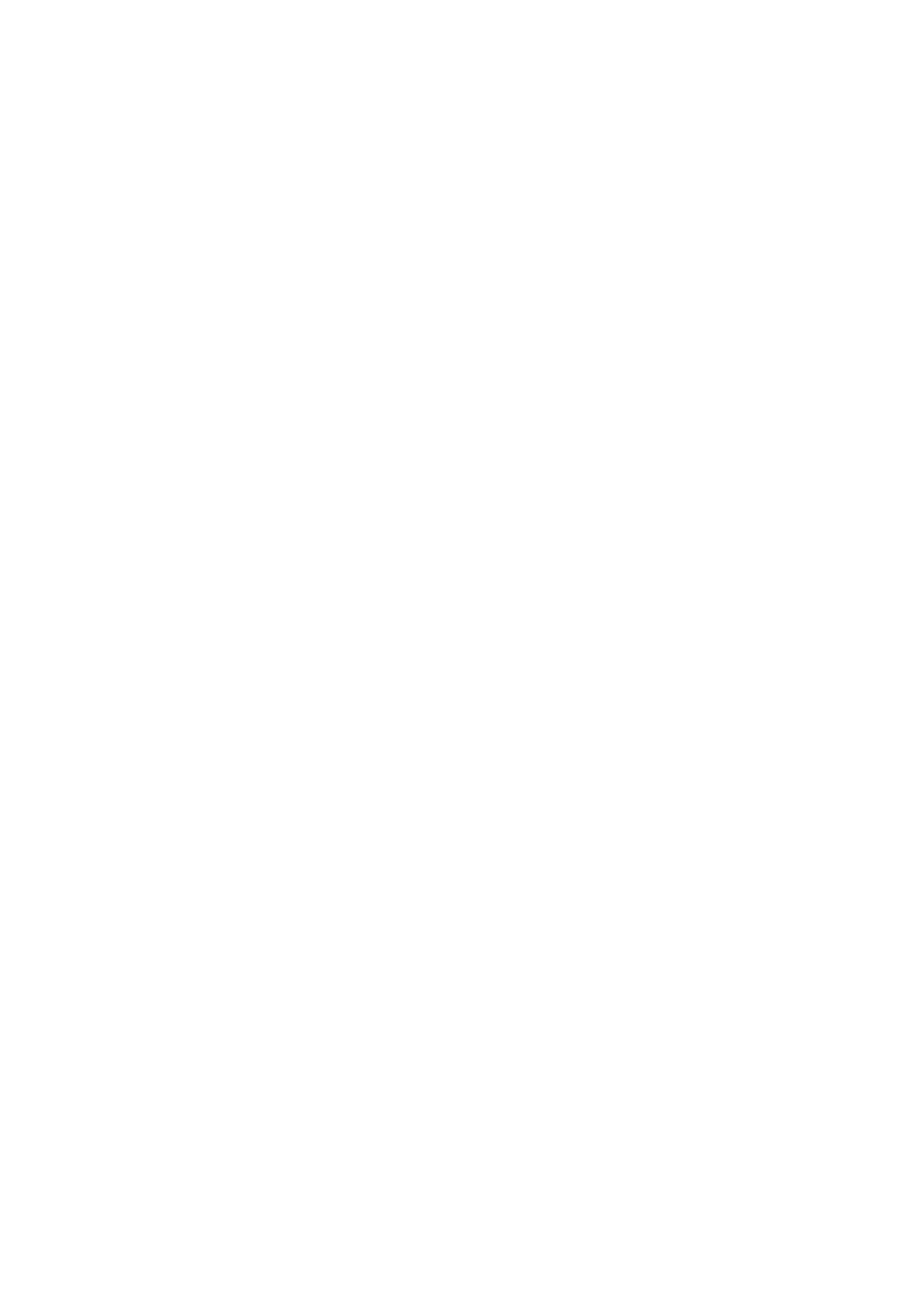# Authors' Addresses

Leo Bachmair Department of Computer Science, SUNY at Stony Brook, Stony Brook, NY 11794, U.S.A. email: leo@cs.sunysb.edu, web: www.cs.sunysb.edu/~leo

Harald Ganzinger Max-Planck-Institut für Informatik Im Stadtwald, D-66123 Saarbrucken, Germany email: hg@mpi-sb.mpg.de, web: www.mpi-sb.mpg.de/"hg

Andrei Voronkov Computing Science Department, Uppsala University, Box 311, S 751 05 Uppsala, Sweden email: voronkov@csd.uu.se, web: www.csd.uu.se/~voronkov

#### Publication Notes

A shorter version of this report has been submitted for publication elsewhere.

#### Acknowledgements

This research was supported in part by the National Science Foundation under grants INT-9314412 and CCR-9510072, by the German Science Foundation (Deutsche Forschungsgemeinschaft) under grants Ga 261/7-1 and Ga 261/8-1, and by the ESPRIT Basic Research Working Group 22457 (Construction of Computational Logics II).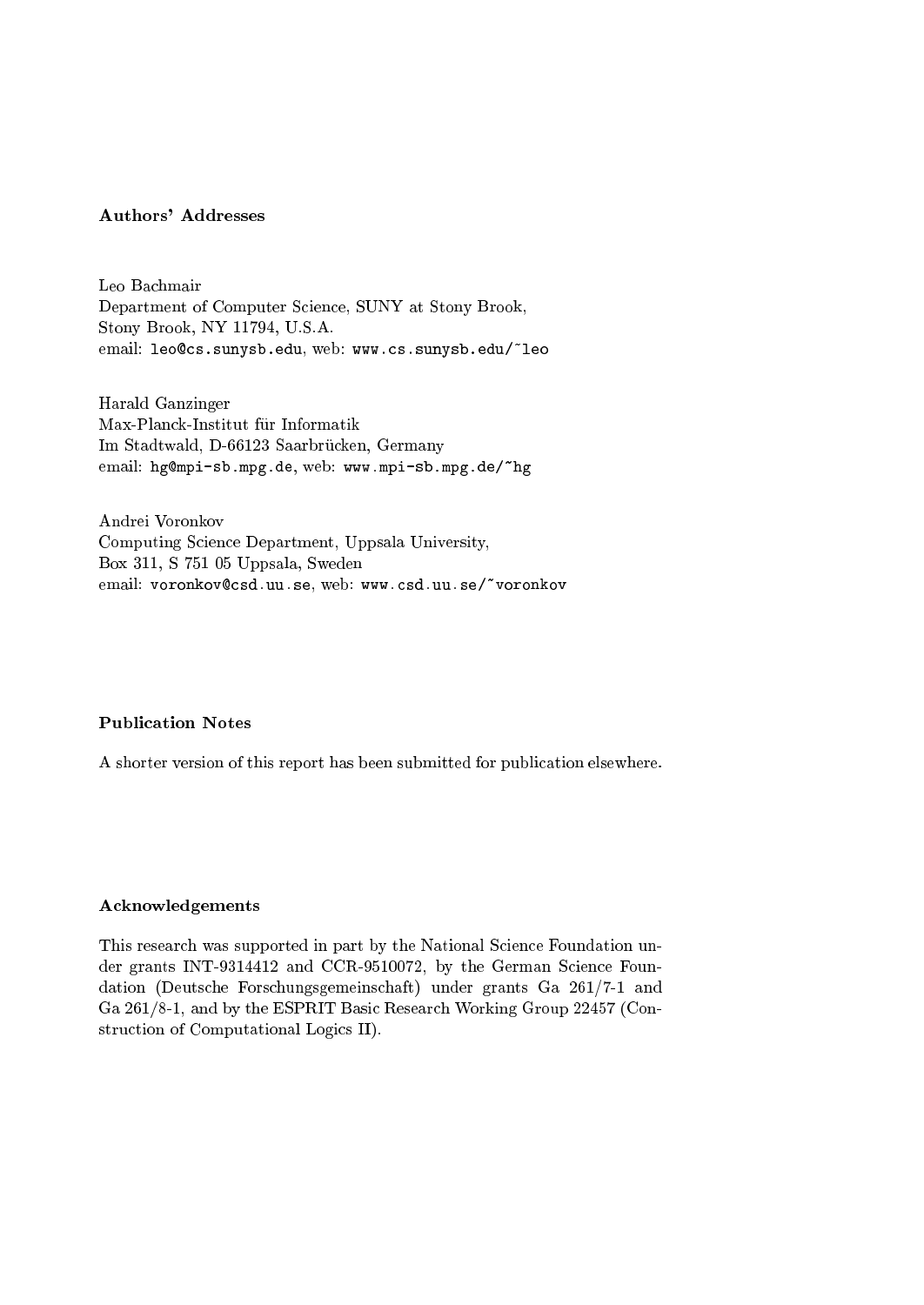### Abstract

We refine Brand's method for eliminating equality axioms by (i) imposing ordering constraints on auxiliary variables introduced during the transformation process and (ii) avoiding certain transformations of positive equations with a variable on the right-hand side. The refinements are both of theoretical and practical interest. For instance, the second renement is implemented in Setheo and appears to be critical for that prover's performance on equational problems. The correctness of this variant of Brand's method was an open problem that is solved by the more general results in the present paper. The experimental results we obtained from a prototype implementation of our proposed method for the model elimination prover Protein also show some dramatic improvements of the proof search. Ordering constraints have already been widely used in equational theorem provers based on paramodulation. We prove the correctness of our refinements of Brand's method by establishing a suitable connection to basic paramodulation calculi and thereby shed new light on the connection between different approaches to equational theorem proving.

#### Keywords

Automated Theorem Proving, Equality Handling, Ordering Constraints, Model Elimination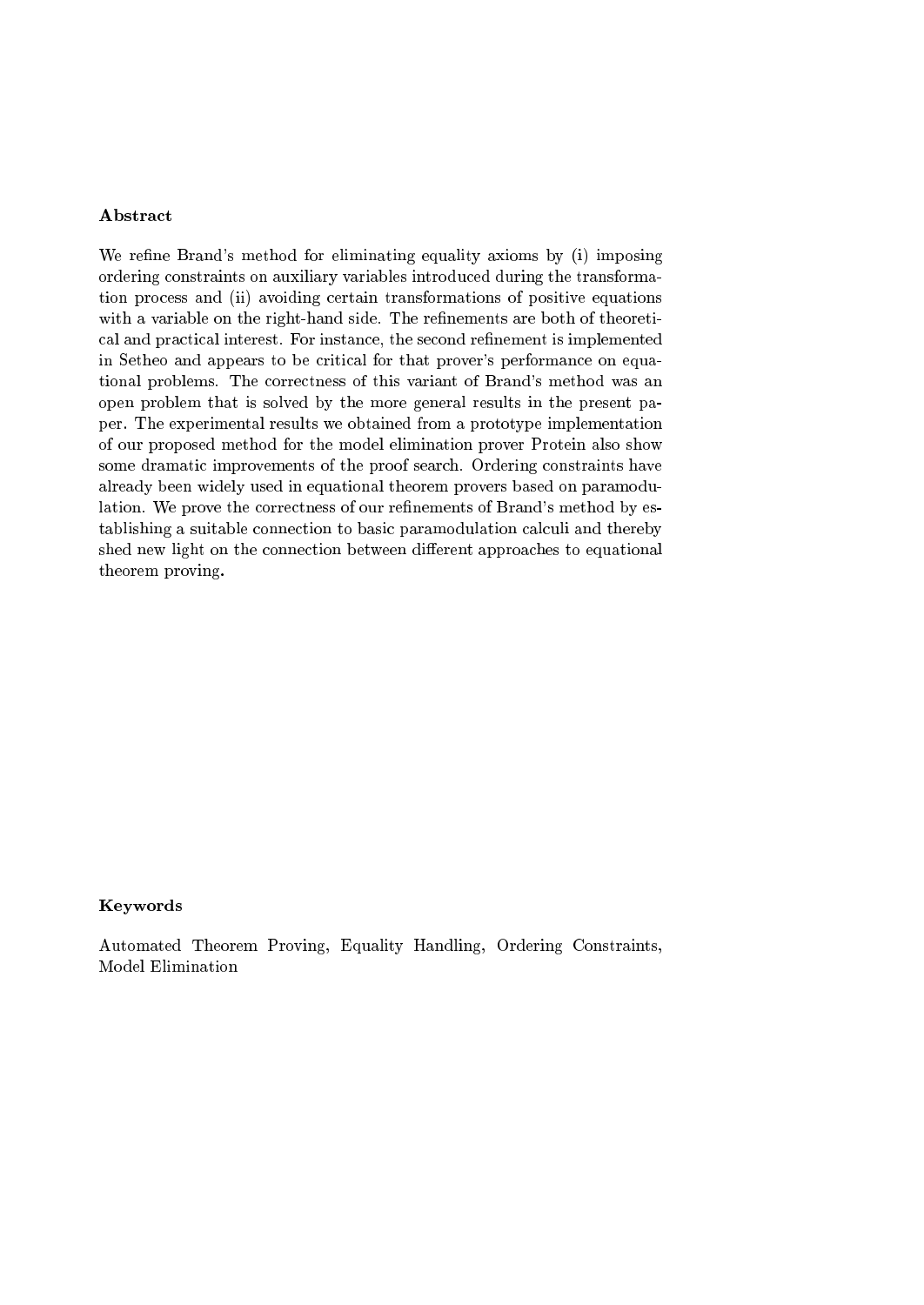# Contents

|          | 1 Introduction                  |                |  |  |  |  |  |  |
|----------|---------------------------------|----------------|--|--|--|--|--|--|
| $\bf{2}$ | Preliminaries                   | $\bf{2}$       |  |  |  |  |  |  |
| 3        | <b>Transformations</b><br>3.1   | 3<br>3         |  |  |  |  |  |  |
|          | 3.2                             | $\overline{4}$ |  |  |  |  |  |  |
|          | $3.3\,$                         | $\overline{4}$ |  |  |  |  |  |  |
|          | 3.4                             | $\frac{5}{2}$  |  |  |  |  |  |  |
|          | 4 Preservation of Satisfiablity | 6              |  |  |  |  |  |  |
| 5.       | <b>Variations</b><br>$12 \,$    |                |  |  |  |  |  |  |
| 6        | Experiments                     |                |  |  |  |  |  |  |
|          | Conclusions                     |                |  |  |  |  |  |  |
|          | A Basic Superposition           |                |  |  |  |  |  |  |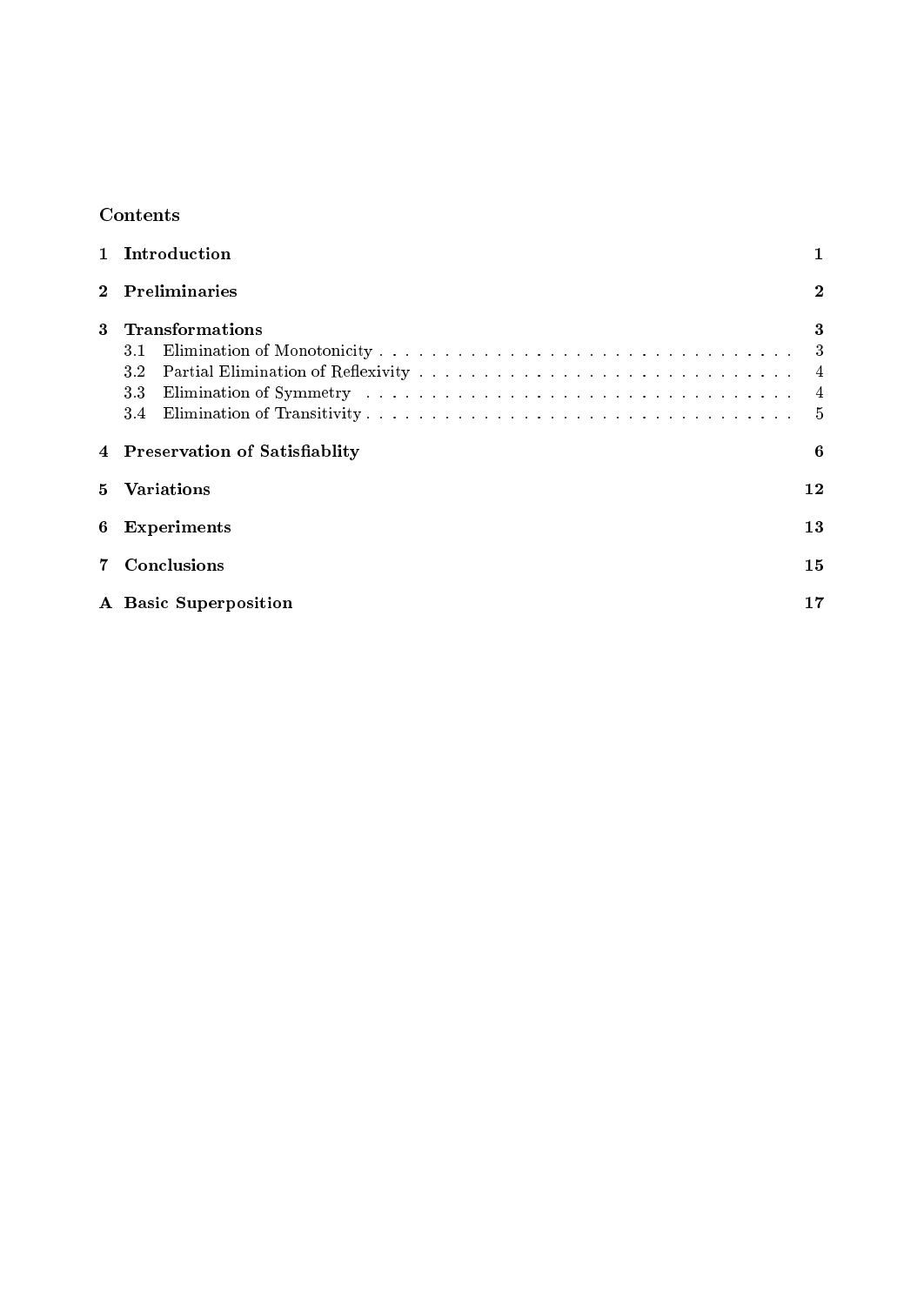# 1 Introduction

Efficient techniques for handling equality are a key component of automated reasoning systems. The most successful approaches to date are based on refinements of paramodulation, such as the superposition calculus, but these are unfortunately not fully compatible with tableau-based provers or model elimination methods. Various attempts have been made recently to improve the handling of equality in such provers (Moser, Lynch & Steinbach 1995, Degtyarev & Voronkov 1996b, Degtyarev & Voronkov 1996a), but they usually require subtle interactions between paramodulation-based and model elimination-based subcomponents and therefore are difficult to integrate into existing provers. Most current model elimination provers rely instead on preprocessing steps that transform formulas from logic with equality into logic without equality, see the survey (Schumann 1994).

The best-known transformation method is Brand's modification method (Brand 1975), which consists of three steps. First, terms are flattened by introducing new auxiliary variables, so that only variables occur as arguments of functions symbols. The axioms expressing the monotonicity properties of equality are not needed for the resulting flat clauses. Second, all symmetric variants of a clause (which are obtained by switching the arguments of equations) are added to the given set of clauses, so that the symmetry axioms of equality may be dispensed with. Third, the transitivity axioms are internalized by splitting positive equations  $s \approx t$  into (clauses that represent) implications  $t \approx x \rightarrow s \approx x$  with a new auxiliary variable x, called a "link" variable.

In this article, we improve Brand's modification in various ways. We systematically add ordering constraints during the transformation process, so as to be able to better control the theorem proving process on the transformed clauses. For example, a link variable x will be constrained via  $s \succ x$ and  $t \geq x$  to terms smaller than s and smaller than or equal to t. Ordering constraints intuitively reflect assumptions about the form of equational proofs of  $s \approx t$  and are related to rewrite techniques as used in paramodulation and superposition calculi. The rationale for transitivity elimination is that a sequence of equational replacements

$$
s = s_0 \approx s_1 \approx \ldots \approx s_n = t
$$

(using equations  $s_i \approx s_{i+1}$ ) can be simulated by a sequence of resolution inferences from the goal clause  $s \not\approx z \vee t \not\approx z$  and (clauses representing the) equivalences  $s_i \approx x_i \leftrightarrow s_{i+1} \approx x_i$ , plus a final resolution step with the reflexivity axiom  $x \approx x$  that instantiates the link variables. The ordering constraints ensure that the variables  $x_i$  can only be instantiated by *minimal* terms among the  $s_i$ and block the search for alternative equational proofs that apply the same equations but differ in the instantiation of the link variables.

Aside from the ordering constraints, we also propose more subtle changes to the transformation process. In particular, we never split a positive equation  $t \approx x$  where the right-hand side is already a variable. This may seem to be a minor technical aspect, but the optimization (Moser & Steinbach 1997) has been implemented in the Setheo model elimination theorem prover and is crucial for that prover's successful performance on many equational problems (Ibens  $\&$  Letz 1997).<sup>1</sup> The completeness of this optimization (without any ordering constraints) had been an open problem2 that follows from the more general results in the present paper. Our completeness proof is comparatively simple, but draws on rather non-trivial results about basic superposition, some of which have been obtained only very recently (Bachmair & Ganzinger 1997b). In essence, we show

The optimized transformation avoids the generation of negative equations  $x \approx y$  between two variables. Model elimination or resolution inferences with such literals correspond to paramodulation inferences into or from variables, most of which are redundant and ought to be avoided.

<sup>2</sup> The proof in (Moser & Steinbach 1997) contains a non-trivial gap which this paper closes.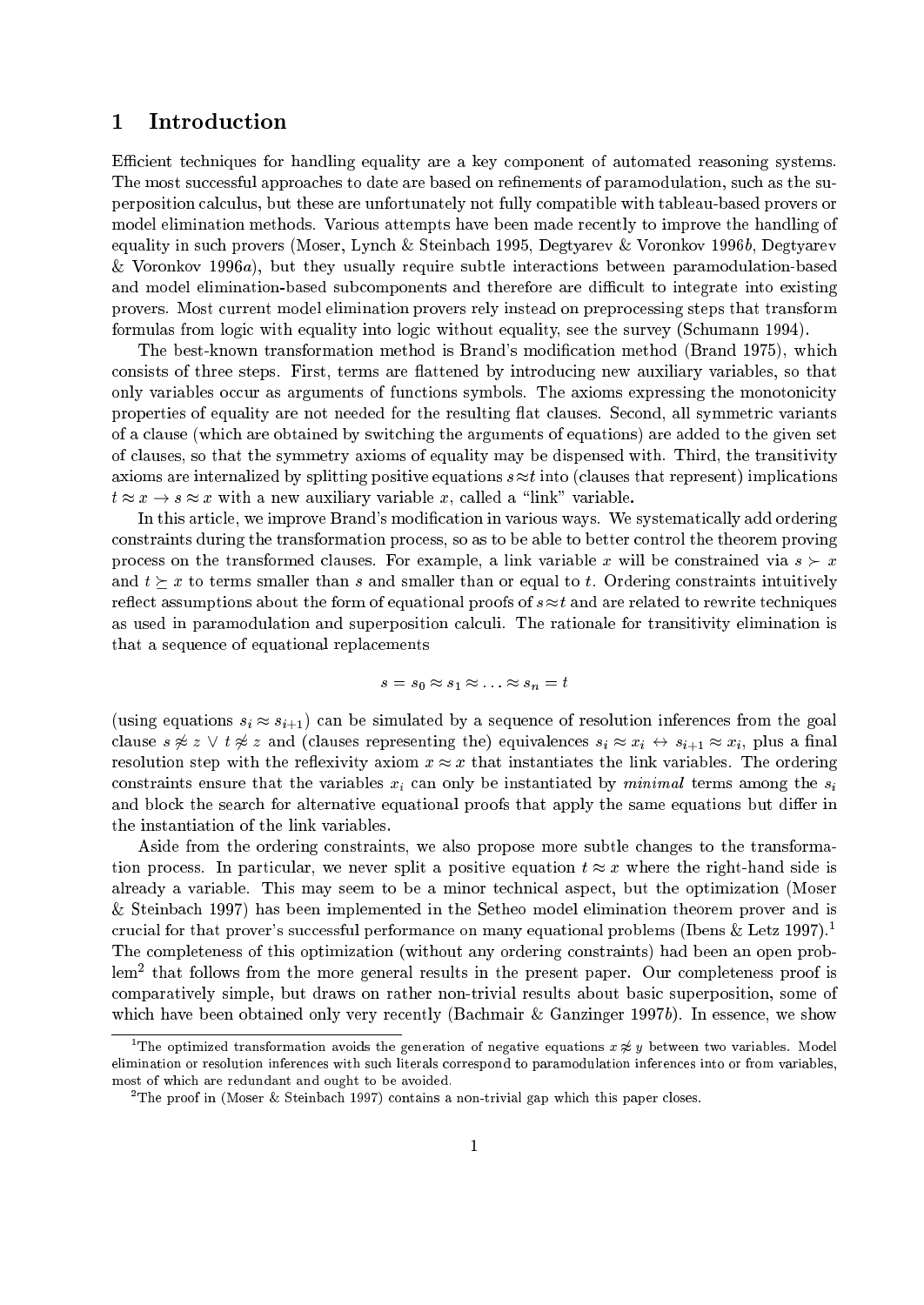how refutational proofs by strict basic superposition with flat clauses can be simulated by resolution with the corresponding transformed clauses. In addition to the theoretical results, we also report on experiments with model elimination theorem proving that provide encouraging evidence for the practical usefulness of the proposed constrained equality elimination method.

The structure of the paper is as follows. The next section contains preliminary material. The transformations are described in Section 3 and the main results about them in Section 4. In Section 5 we discuss the connection with other transformation methods, while in Section 6 we report on experiments with our method.

# 2 Preliminaries

The transformations described below will be applied to clauses with equality. We use the the symbol  $\approx$  to denote the equality predicate and assume, for simplicity, that this is the only predicate in the original language.<sup>3</sup> A different symbol  $\simeq$  is used to denote the predicate that replaces equality as part of the transformation process. Semantically, the difference between the two symbols is that  $\approx$ is interpreted as a congruence relation, whereas no restrictions are imposed on the interpretation of  $\simeq$ . In other words, the original formulas with  $\approx$  are interpreted in a logic with equality, whereas the transformed formulas with  $\simeq$  are interpreted in a logic without equality. The aim is to design transformations so that the original clause set is satisable in an equality interpretation if, and only if, the transformed clause set is satisfiable in general.

Formally, a clause is a disjunction of literals; a literal being either an atomic formula or the negation thereof. Disjunction is associative and commutative, and hence clauses may be viewed as multisets of literals. The *empty clause* is denoted by  $\Box$ . By an *equational clause* we mean a clause that contains only  $\approx$ , but not  $\approx$ . Satisfiability and logical consequence (denoted by  $\models$ ) are defined in the usual way, with the proviso that the interpretation of  $\approx$  has to be a congruence (while  $\approx$ may be interpreted as an arbitrary binary relation).<sup>4</sup>

Substitutions will be denoted by the letters  $\sigma$ ,  $\tau$  and  $\rho$ . The result of applying a substitution  $\sigma$  to an expression (e.g., a clause or term) E is denoted  $E\sigma$ . We write  $E[s]$  to indicate that s is a subterm of  $E$  and write  $E[t]$  to denote the expression obtained from  $E$  by replacing one specified occurrence of s by t. We also write  $E(s)$  to indicate that s occurs in E and denote by  $E(t)$  the result of simultaneously replacing all occurrences of s in  $E$  by t.

A constraint is a, possibly empty, conjunction of atomic formulas  $s = t$  (called an atomic equality constraint) or  $s > t$  or  $s \geq t$  (called atomic ordering constraints). The empty conjunction is denoted by  $\top$ . The letters  $\gamma$  and  $\delta$  are used to denote constraints. A *constrained clause* is a pair of a clause C and a constraint  $\gamma$ , written as  $C \cdot \gamma$ . We call C the *clause part* and  $\gamma$  the *constraint* part of  $C \cdot \gamma$ .

A substitution  $\sigma$  is said to be a *solution of an atomic equality constraint*  $s = t$  if  $s\sigma$  and  $t\sigma$  are syntactically identical. It is a *solution of an atomic ordering constraint*  $s \succ t$  (with respect to a reduction ordering  $>$  that is total on ground terms) if  $s\sigma > t\sigma$ ; and a solution of  $s \geq t$  if it is a solution of  $s = t$  or  $s > t$ . Finally, we say that  $\sigma$  is a solution of a general constraint  $\gamma$  if it is a solution of all atomic constraints in  $\gamma$ . A constraint is *satisfiable* if it has a solution.

A ground instance of a constrained clause  $C \cdot \gamma$  is any ground clause  $C\sigma$  such that the constraint  $\gamma\sigma$  is satisfiable. A constrained clause C is more general than a constrained clause D, denoted  $D\subseteq\mathcal{C}$ , if every ground instance of D is also a ground instance of C. We call two constrained clauses C and

The extension of the various transformation steps to non-equality literals is straightforward.  $\,$ 

On one or two occasions we will explicitly relax the restriction on the interpretation of  $\approx$ .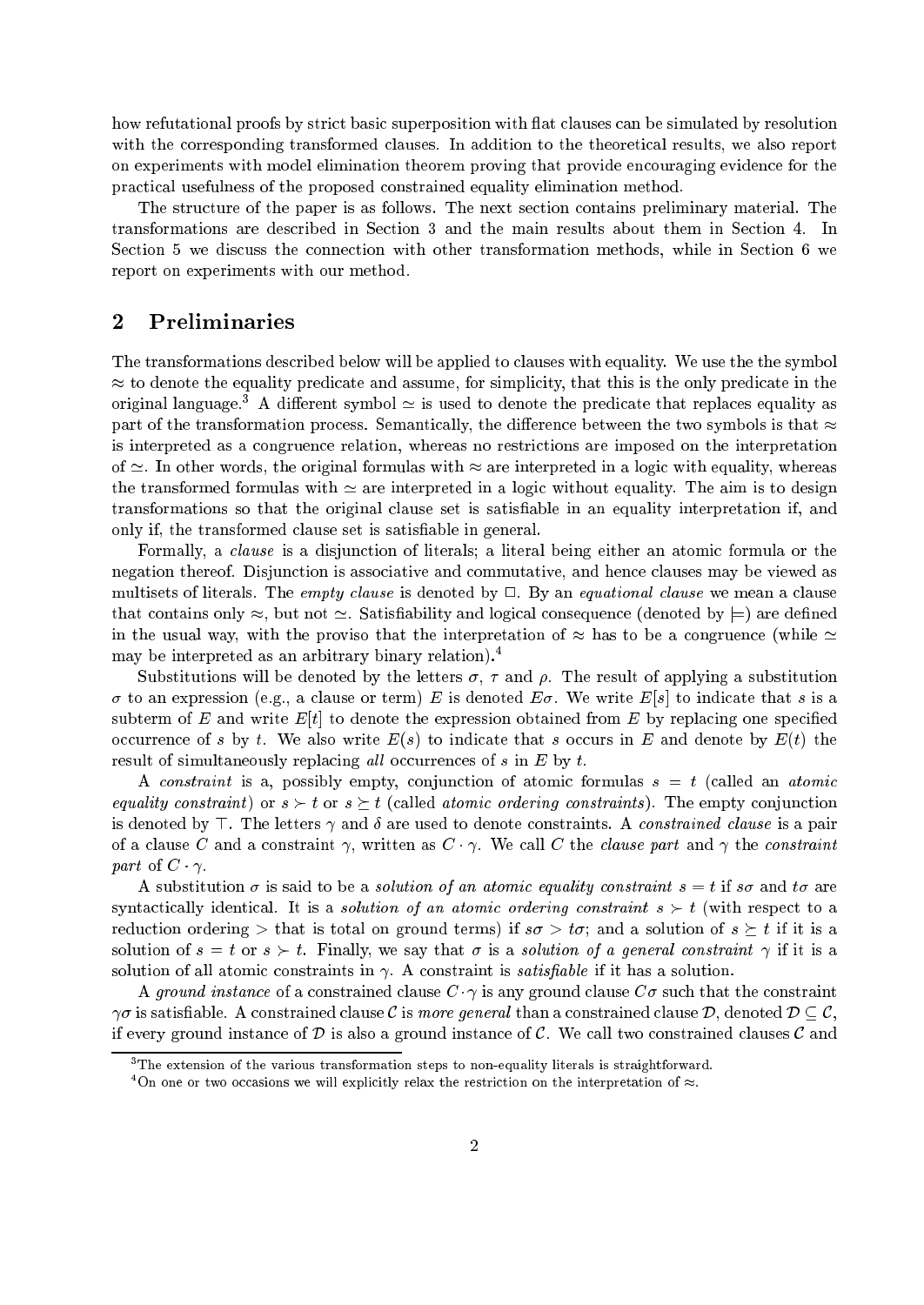D equivalent if  $C \subseteq D$  and  $D \subseteq C$ , i.e. when C and D have the same ground instances. A variable renaming is a (not necessarily injective) subsitution mapping variables to variables. Two syntactic expressions E and E are said to have the *same skeleton* written  $E \equiv E$  whenever  $E \rho = E \rho$ , for some renaming  $\rho$ .

Constraints  $\gamma_1$  and  $\gamma_2$  are *equivalent* with respect to a set V of variables if for every solution  $\sigma_1$ of  $\gamma_1$  there exists a solution  $\sigma_2$  of  $\gamma_2$  such that  $\sigma_1$  and  $\sigma_2$  agree on the variables in V, and vice versa. We shall identify constrained clauses  $C \cdot \gamma_1$  and  $C \cdot \gamma_2$  when the constraints  $\gamma_1$  and  $\gamma_2$  are equivalent with respect to the variables in C. In this case  $C \cdot \gamma_1$  and  $C \cdot \gamma_2$  are equivalent. We identify a constrained clause  $C \cdot \top$  with the unconstrained clause C. A contradiction is a constrained clause  $\Box \cdot \gamma$  with an empty clause part such that the constraint  $\gamma$  is satisfiable. A clause is called void if its constraint is unsatisable. A void clause has no ground instances and therefore is redundant.

A set  $S$  of constrained clauses is *satisfiable* if the set of all its ground instances is satisfiable. Evidently, removal of void clauses and replacement of clauses by equivalent ones preserves the  $(un)$  satisfiability of  $S$ .

If I is an inference system and N is a set of clauses then  $\mathcal{I}(N)$  denotes the set of clauses that can be derived by applying an inference rule in  $L$  to premises in  $N$ . Likewise,  $L$  (N) denotes the set of clauses that can be derived from N by repeated application of inferences in  $\mathcal{I}$ . In all calculi of this paper the premises of inference rules are assumed to have disjoint variables, which can be achieved by renaming.

# 3 Transformations

Given a set of equational clauses  $N$ , we apply various transformation rules and replace the equality predicate  $\approx$  by the predicate  $\simeq$  to obtain a modified clause set IV , such that the transformed set  $\alpha$  is satisfiable if, and only if, the original set  $N$  is *equationally* satisfiable. Each part of the transformation process is designed to eliminate certain equality axioms and can be described by a set of (schematic) transformation rules to be applied to clauses. If  $R$  is a set of such transformation rules, we say that a (constrained) clause is in  $R$ -normal form if no rule in  $R$  can be applied to it. Most of the transformations described below define normal forms that are unique up to renaming of variables. If N is a set of (constrained) clauses, we denote by  $R(N)$  the set of all R-normal forms of clauses in N.

#### 3.1 Elimination of Monotonicity

A clause is said to be flat if variables are the only proper subterms of terms. Thus,  $f(x)\not\approx y \vee h(x)\approx a$ is flat, but  $f(f(x)) \approx x$  and  $f(a) \approx x$  are not. A constrained clause  $C \cdot \gamma$  is called flat if its clause part C is flat (but the constraint part  $\gamma$  may contain non-flat terms).

It is fairly straightforward to flatten clauses by abstracting subterms via introduction of new variables. This can be described by a set <sup>M</sup> of (schematic) transformation rules

$$
C(s)\cdot\gamma\;\;\Rightarrow\;\;(s\not\approx x\,\vee\,C(x))\cdot\gamma
$$

where x is a variable not occurring in C and s is a non-variable term that occurs at least once as an argument of a function symbol in  $C$ . The rules in M are called *subterm abstraction rules*.

For example, the unit clause  $i(x) * x \approx e$  contains one nested non-variable subterm, namely  $i(x)$ . Subterm abstraction yields a clause  $i(x) \not\approx z \vee z * x \approx e$  that is unique up to renaming of the new variable z. The unit clause  $i(x) * i(x) \approx i(x * x)$  contains two nested non-variable terms,  $i(x)$  and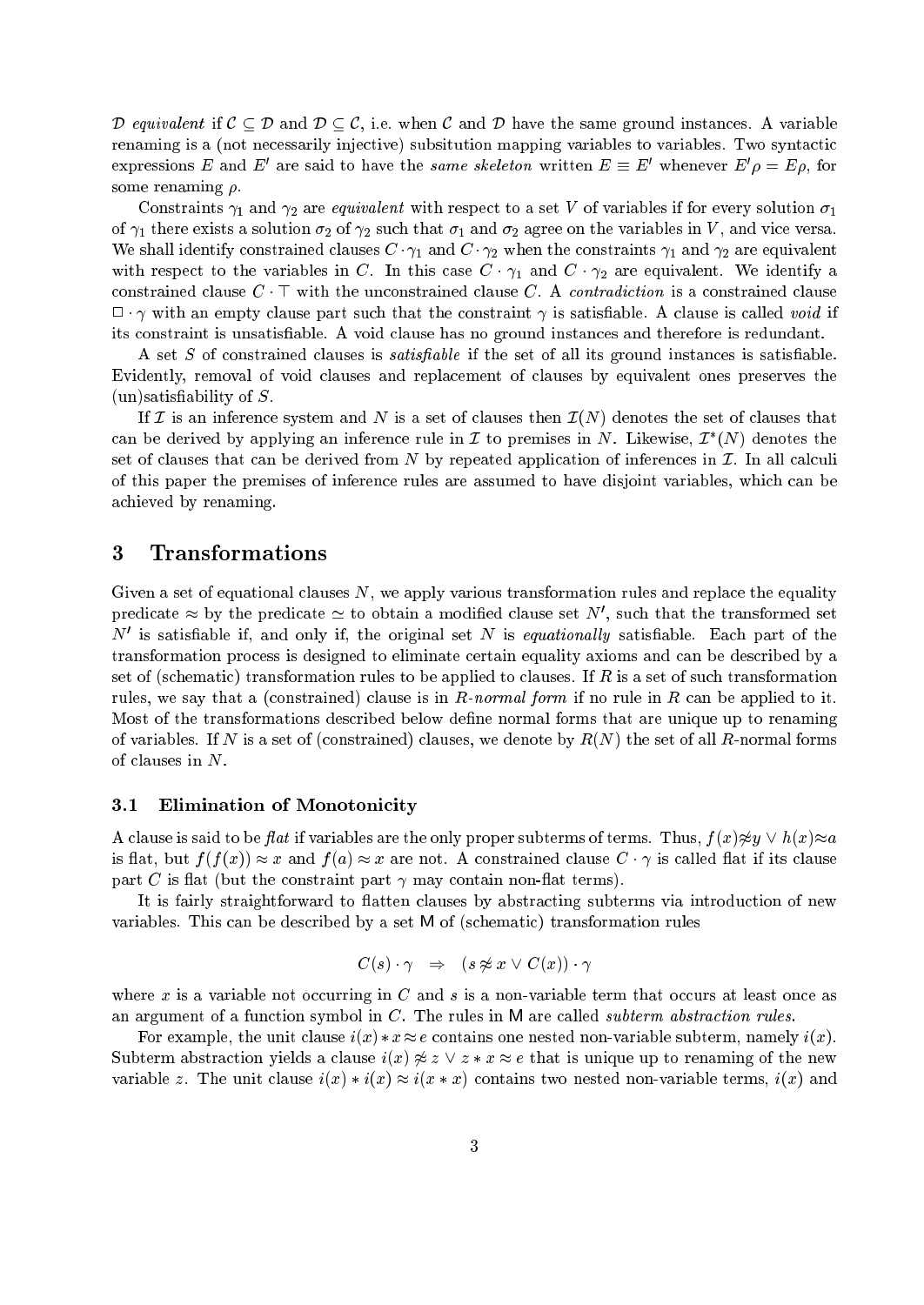$x * x$ , which are eliminated in two steps to yield a transformed clause

$$
x * x \not\approx x_1 \lor i(x) \not\approx x_2 \lor x_2 * x_2 \approx i(x_1).
$$

A (constrained) clause is flat if, and only if, it is in M-normal form. The M-normal forms of a clause are unique up to renaming of the newly introduced variables (and hence we will speak of the M-normal form). Our interest in flat clauses stems from the following result:

**Proposition 3.1 (Drand 1973)** Let  $N$  be a set of equational clauses and  $N$  be obtained from N by replacing each clause by its M-normal form. Then N has an equality model if, and only if,  $\nu$  -nas a model in which the predicate  $\approx$  is interpreted as an equivalence (but not necessarily a congruence) relation.

In other words, the monotonicity axioms are not needed for testing satisfiability of flat equational

Note. We need not abstract all occurrences of a subterm at once. For instance, the multiple occurrences of the nested term  $g(x)$  in

$$
f(g(x)) \not\approx h(x) \lor h(g(x)) \approx x
$$

are eliminated all at once to yield the M-normal form

$$
g(x) \not\approx z \vee f(z) \not\approx h(x) \vee h(z) \approx x.
$$

We may instead abstract the different occurrences separately to obtain a different flat clause,

$$
g(x) \not\approx z_1 \vee g(x) \not\approx z_2 \vee f(z_1) \not\approx h(x) \vee h(z_2) \approx x.
$$

#### 3.2 Partial Elimination of Reflexivity

We may use equality constraints to get rid of certain undesirable negative equality literals:

$$
(x \not\approx y \lor C) \cdot \gamma \quad \Rightarrow \quad C \cdot (\gamma \land x = y)
$$

where x and y are variables. This transformation is called *reflexivity resolution* as it represents an instance of resolution with the reflexivity axiom. We denote the corresponding set of transformation rules by R.

#### 3.3 Elimination of Symmetry

Next we replace the equality predicate  $\approx$  by the predicate  $\simeq$  and eliminate the need for the symmetry axioms. Positive equality literals are eliminated by *positive symmetry elimination* rules:

$$
(C \lor s \approx t) \cdot \gamma \Rightarrow (C \lor s \simeq t) \cdot \gamma
$$
  

$$
(C \lor s \approx t) \cdot \gamma \Rightarrow (C \lor t \simeq s) \cdot \gamma
$$

If a clause C contains n positive equality literals, then clearly n transformation steps will eliminate all positive occurrences of equality. There are 21 different hormal forms, *all* of which need to be retained to eliminate symmetry. For example, from the clause

$$
g(x) \not\approx z \vee f(z) \not\approx h(x) \vee h(z) \approx x
$$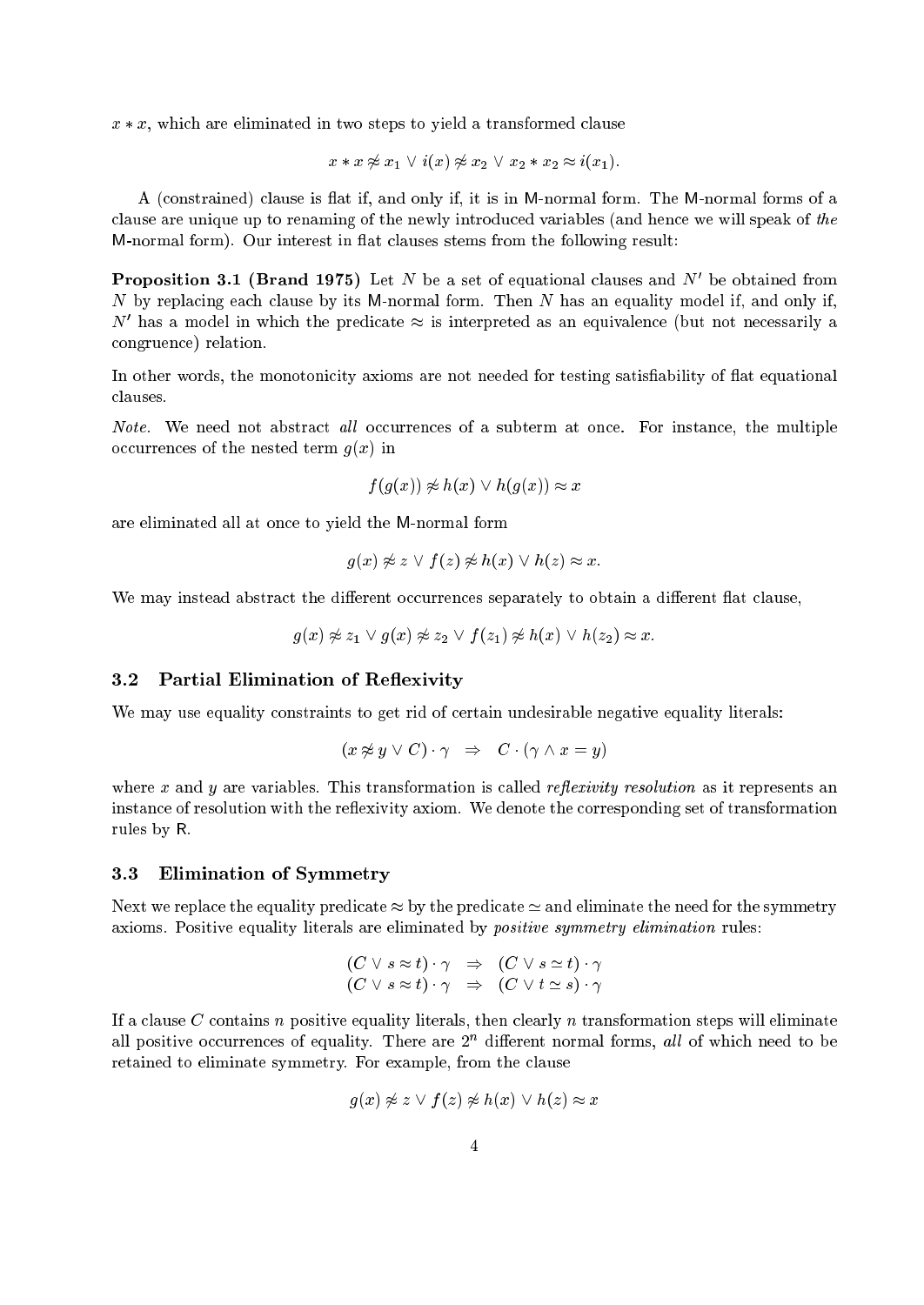we obtain both

$$
g(x) \not\approx z \vee f(z) \not\approx h(x) \vee h(z) \simeq x
$$

and

$$
g(x) \not\approx z \lor f(z) \not\approx h(x) \lor x \simeq h(z).
$$

Negative occurrences of  $\approx$  can in principle be simply replaced by  $\approx$ , but we prefer a slightly re- ${\rm mne}$  transformation that moves variables to the right-hand side. The following  $neq$  ally symmetry elimination rules achieve this purpose:

$$
(s \not\approx t \vee C) \cdot \gamma \Rightarrow (s \not\simeq t \vee C) \cdot \gamma \quad \text{if } s \text{ is not a variable}
$$
  

$$
(s \not\approx t \vee C) \cdot \gamma \Rightarrow (t \not\simeq s \vee C) \cdot \gamma \quad \text{if } s \text{ is a variable, but } t \text{ is not}
$$

The normal forms produced by these additional transformation rules are unique, as at most one rule can be applied to any negative equality literal.6

We denote by S the set of all positive and negative symmetry elimination rules. If a clause contains  $n$  positive equality literals, then  $2^{n}$  different  ${\mathsf 5{\text{-}normal}}$  forms can be derived from it. Two S-normal forms that can be derived from the same clause are said to be *symmetric variants* of each

#### 3.4 Elimination of Transitivity  $3.4$

The transitivity axioms are eliminated by splitting positive and negative equality literals via introduction of so-called \link variables." The idea is the same as in Brand's method, but we also introduce constraints on variables, which necessitates slightly different transformations from Brand's, as will be explained below.

We have both *positive* and *negative splitting* rules of the form:

$$
(C \lor s \simeq t) \cdot \gamma \Rightarrow (C \lor t \nleq z \lor s \simeq z) \cdot (\gamma \land t \succeq z \land s \succ z)
$$
  

$$
(C \lor s \nleq t) \cdot \gamma \Rightarrow (C \lor t \nleq z \lor s \nleq z) \cdot (\gamma \land t \succeq z \land s \succeq z)
$$

where t is not a variable and z is a variable not occurring in C, s or t. The variable z is called a link variable (between s and t) and the corresponding constraints are called link constraints.

We emphasize that equality literals are not split if the right-hand side is already a variable. This is different from Brand's method, where literals are split regardless of whether the right-hand side is a variable or not.

We do not split equality literals with a variable on the right-hand side, but still may add corresponding ordering constraints, as expressed by the following *positive* and *negative link constraint* rules:

$$
(C \lor s \simeq x) \cdot \gamma \Rightarrow (C \lor s \simeq x) \cdot (\gamma \land s \succ x)
$$
  

$$
(C \lor s \ncong x) \cdot \gamma \Rightarrow (C \lor s \ncong x) \cdot (\gamma \land s \succeq x)
$$

where the constraints  $s > x$  and  $s \geq x$ , respectively, must not be contained in  $\gamma$  already.<sup>7</sup>

By <sup>T</sup> we denote the set of all splitting and link constraint rules. The T-normal form of a clause is unique up to renaming of link variables.

The flat clause (with empty constraint)

$$
i(x) \not\simeq x_1 \vee x_1 * x \simeq e
$$

<sup>5</sup> The advantage is that fewer splitting rules (described below) will be applicable.

Negative literals  $x \approx y$ , with variables  $x$  and  $y$ , are not eliminated by symmetry elimination, but by reflexivity resolution.

<sup>7</sup> There is no point in introducing the same constraint repeatedly.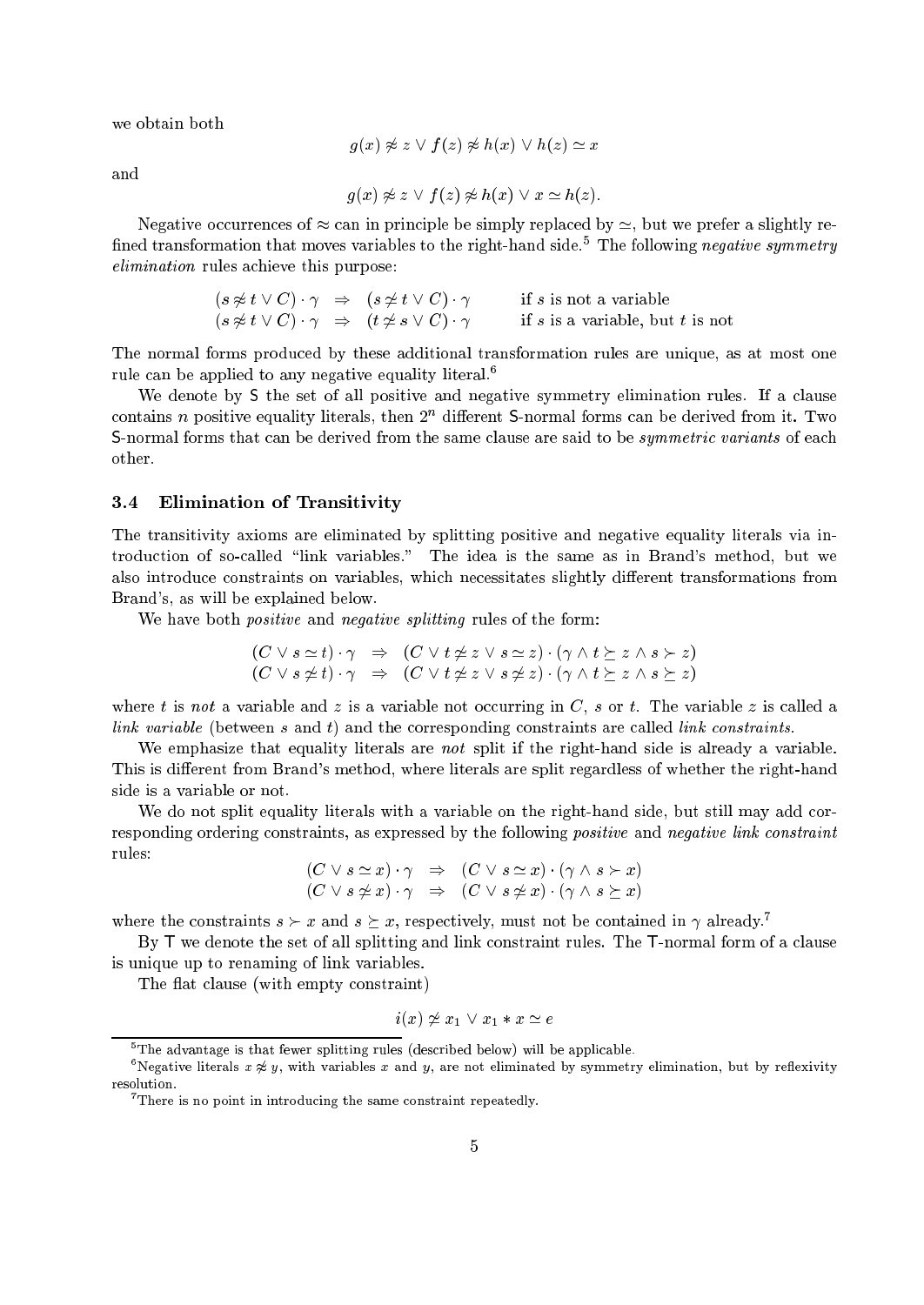is transformed by <sup>T</sup> to the constrained clause

$$
(i(x) \not\simeq x_1 \lor e \not\simeq y \lor x_1 * x \simeq y) \cdot (i(x) \succeq x_1 \land e \succeq y \land x_1 * x \succ y),
$$

whereas its symmetric variant

$$
i(x) \not\simeq x_1 \lor e \simeq x_1 * x
$$

is transformed to

$$
(i(x) \not\simeq x_1 \lor x_1 * x \not\simeq y \lor e \simeq y) \cdot (i(x) \succeq x_1 \land x_1 * x \succeq y \land e \succ y).
$$

Observe that the constraint of the last clause is unsatisfiable if  $e$  is a minimal ground term with respect to the given ordering  $\succ$ . In other words, the clause is void in that case, and the constraint  $e \succ y$  in the other clause can be simplified to  $e = y$ .

Note. The example indicates that it is not necessary to apply subterm abstraction to a minimal constant c, as the corresponding constraint  $c \succeq x$  associated with the abstraction of c can be simplified to  $x = c$ . Also, Skolem constants that occur only negatively need not be abstracted.

#### 4 Preservation of Satisfiablity

The sets M, R, S, and <sup>T</sup> contain all the transformation rules we need. They eliminate all equality axioms, except reflexivity. Thus, for any set of clauses  $N$ , let  $\mathsf{CEE}(N)$  be the clause set  $T(S(R(M(N))) \cup \{x \simeq x\}$ . Our main result can then be stated as follows:

**Theorem 4.1** A set N of unconstrained equational clauses is *equationally* unsatisfiable if and only if the transformed set  $\mathsf{CEE}(N)$  is unsatisfiable.

It is not difficult to prove that if N is equationally satisfiable, then the transformed set  $\mathsf{CEE}(N)$  is satisfiable. (In other words, the transformations are all sound.) The difficult part is to show that  $\mathsf{CEE}(N)$  is unsatisfiable, whenever N is equationally unsatisfiable.

It suffices to establish this property for  $M(N)$  or, generally, for sets of flat (unconstrained) clauses. For that purpose we introduce a refutationally complete calculus for flat equational clauses (the "flat basic superposition calculus") and show that all inferences in this calculus are reflected by logical consequences on the transformed clauses. This will imply, in particular, that a transformed set of clauses is unsatisfiable whenever a contradiction can be derived from the original clauses by flat basic superposition.

The inference rules of the *flat basic superposition* calculus are depicted in Figure 1. We should point out that in the presentation of superposition calculi, one usually identifies (as we have done here) a literal  $s \approx t$  with  $t \approx s$  (and similarly for negative literals  $s \not\approx t$ ).

This calculus is a slimmed-down version of a strict basic superposition calculus restricted to flat clauses, and the following theorem is a direct consequence of the results in (Bachmair  $\&$ Ganzinger 1997a); see the appendix.

**Theorem 4.2** Let N be a set of flat unconstrained equational clauses. The following statements are equivalent:

- 1.  $N$  is equationally unsatisfiable;
- 2. FBS (N) contains a contradiction;
- $3.$  (K  $\circ$  FBS) (K(IV)) contains a contradiction.

Moreover, if *i*v is a set of flat clauses, then so are the sets FBS (*iv*) and (**R**  $\circ$  FBS) (R(*iv*)).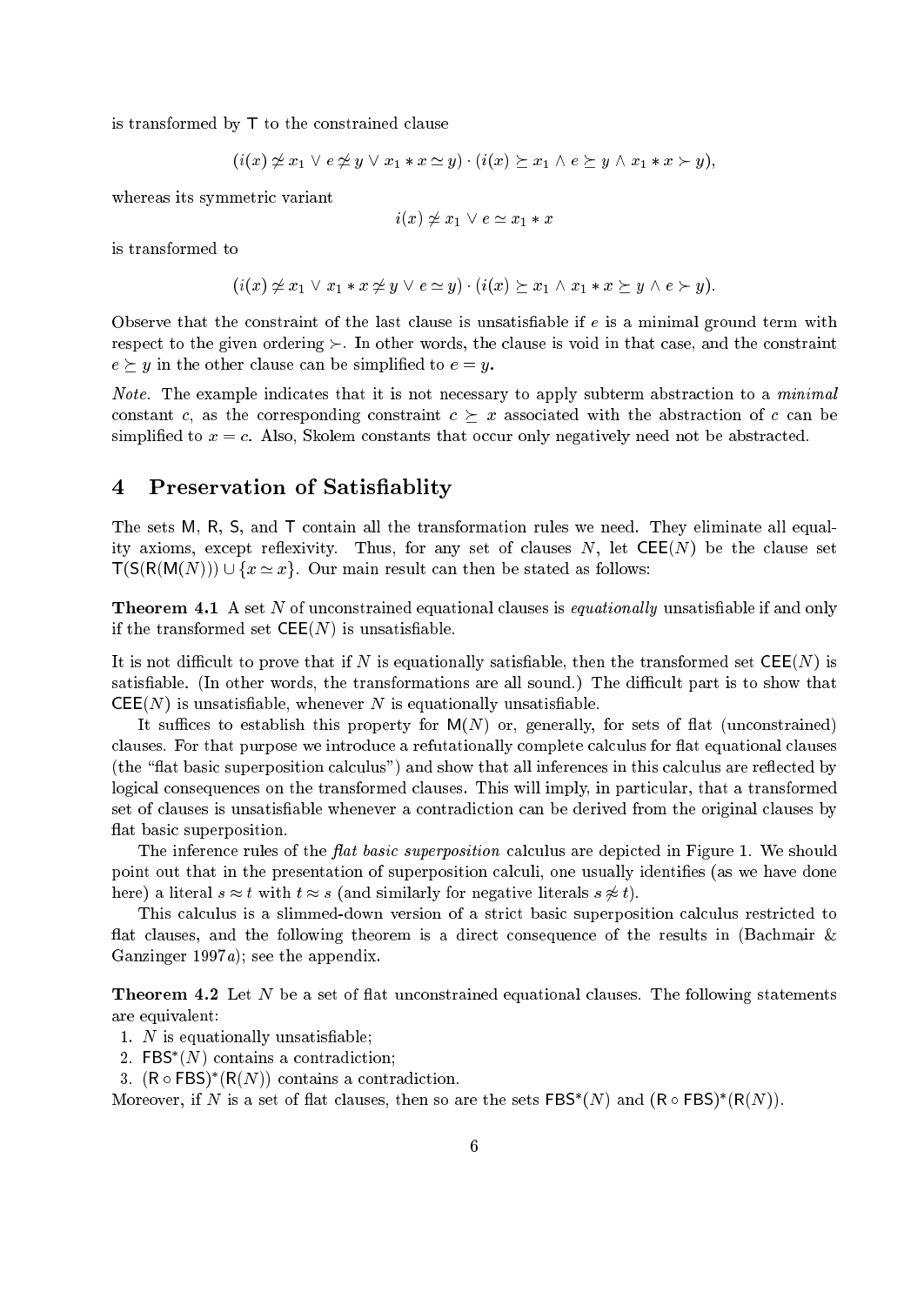Positive flat basic superposition

$$
\frac{(C \vee s \approx t) \cdot \gamma \quad (D \vee u \approx v) \cdot \delta}{(C \vee D \vee t \approx v) \cdot (\gamma \wedge \delta \wedge s = u \wedge s \succ v \succ t)},
$$

Negative flat basic superposition

$$
\frac{(C \vee s \approx t) \cdot \gamma \quad (D \vee u \not\approx v) \cdot \delta}{(C \vee D \vee t \not\approx v) \cdot (\gamma \wedge \delta \wedge s = u \wedge s \succ t \wedge s \succ v)},
$$

where  $u$  is not a variable.

Reflexivity resolution

$$
\frac{(C \vee s \not\approx t) \cdot \gamma}{C \cdot (\gamma \wedge s = t)}.
$$

Factoring

$$
\frac{(C \vee s \approx t \vee u \approx v) \cdot \gamma}{(C \vee s \approx t) \cdot (\gamma \wedge s = u \wedge t = v)}
$$

;

where  $s \equiv u$  and  $t \equiv v$ .

Figure 1: Flat Basic Superposition FBS

The crucial advantage over previous formulations of basic superposition is that FBS has no equality factoring inferences and no positive (top-level) superposition inferences from variables. Positive top-level superposition inferences from variables can be avoided if the reduction ordering on terms is lifted to literals in a way such that unshielded, maximal variables make a literal larger than literals in which the same maximal term appears, but does not occur entirely within the substitution part of the clause.<sup>8</sup> Also note that factoring is applied only when the terms which are unified by the inference have the same skeleton. In particular, if s is a variable, so is  $u$ , and vice versa, and the same is true for the pair  $t$  and  $v$ . Since transitivity elimination is sensitive to variables this uniformity will be helpful.

In the Lemma below we state a direct connection between flat basic superposition and the transformation system CEE, forming the core of our completeness proof.

**Lemma 4.3** Let N be a set of flat constrained equational clauses simplified with respect to reflexivity resolution (so that  $R(N) = N$ ). If  $\mathcal D$  is a clause in  $R \circ FBS(N)$ , then any  $T \circ S$ -normal form of D is a logical consequence of  $\mathsf{T} \circ \mathsf{S}(N) \cup \{x \simeq x\}$  (see the diagram).<sup>9</sup>

<sup>&</sup>lt;sup>8</sup>With this specific class of literal orderings, it should be possible to also close the main gap in the proof in (Moser  $\&$  Steinbach 1997). There are some more details that need to be checked as the latter paper assumes a slightly different calculus and analyses superposition inferences on clauses as they are obtained after transitivity elimination. This causes additional problems which we avoid.

<sup>&</sup>lt;sup>9</sup>We use the symbol  $\circ$  to denote composition of operators. Thus,  $T \circ S(N) = T(S(N))$ .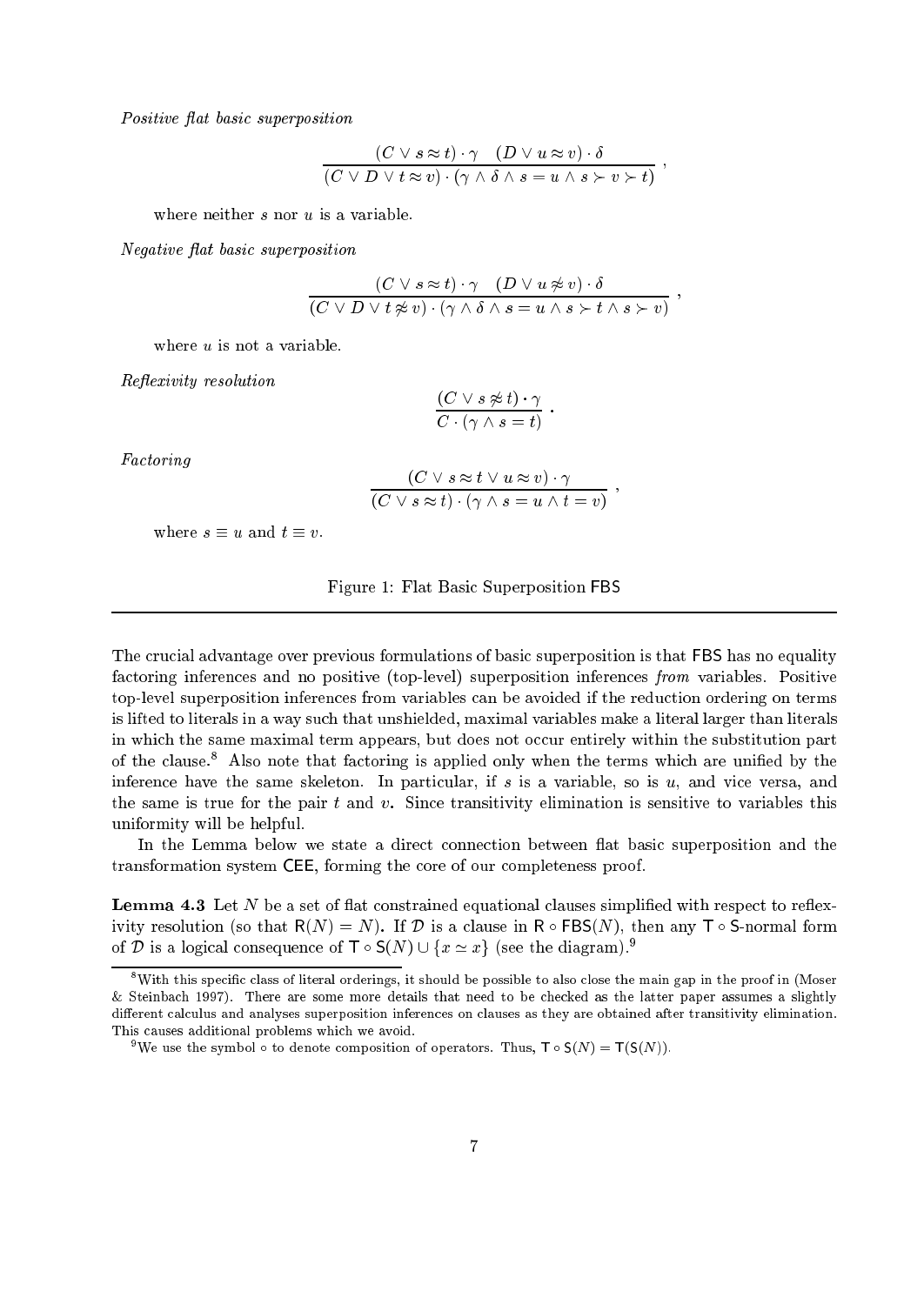

**Proof.** Let  $\mathcal{D}$  be the simplified (by R) conclusion of an inference in FBS from premises in N and let C be in  $\mathsf{T} \circ \mathsf{S}(\mathcal{D})$ . For demonstrating that C is logically implied by  $\mathsf{T} \circ \mathsf{S}(N) \cup \{x \simeq x\}$  we will usually apply resolution-based reasoning, followed by some strengthening of the constraint.

We prove the assertion by a case analysis over the inferences in FBS. Let

$$
\frac{(C \vee s \approx t) \cdot \gamma \quad (D \vee u \approx v) \cdot \delta}{(C \vee D \vee t \approx v) \cdot (\gamma \wedge \delta \wedge s = u \wedge s \succ t \wedge u \succ v \succ t)}
$$

be an inference by *positive flat basic superposition* from premises in  $N$ . Then neither s nor  $u$  is a variable. Also, the conclusion  $D$  is already simplified by R as any clause in N has this property by assumption. Any  $T \circ S$ -normalform of  $D$  has the form

$$
\mathcal{C} = (C' \vee D' \vee E) \cdot (\gamma \wedge \delta \wedge \lambda_{C'} \wedge \lambda_{D'} \wedge s = u \wedge s \succ t \wedge u \succ v \succ t \wedge \varepsilon).
$$

where (i)  $C_0 \setminus \Delta_{C_1}$  and  $D_1 \setminus \Delta_{D_1}$  are T  $\circ$  5-normalforms of  $C_1 \gamma$  and  $D_2 \sigma$ , respectively; (ii) the subclause E and the link constraints  $\varepsilon$  for the literals in E depend on (a) whether the the new equation  $t \approx v$  has been oriented into  $t \approx v$  or  $v \approx t$  during S normalization; and (b) on the result of T normalization, depending on whether or not t or v are variables. In this structuring of the constraint, we assume matching modulo associativity, commutativity, and idempotence of conjunction. That is, we allow for an implicit duplication of atomic constraints to bring the constraint into the form  $(\gamma \wedge \delta \wedge \lambda_{C'} \wedge \lambda_{D'} \wedge s = u \wedge s \succ t \wedge u \succ v \succ t \wedge \varepsilon)$  with conjuncts  $\lambda_{C'}$  and  $\lambda_{D'}$  as they would be introduced during a separate  $\mathsf{T} \circ \mathsf{S}$  normalization of the subclauses  $C \cdot \gamma$  and  $D \cdot \delta$ . We proceed with an analysis of the variants of E.

(i) Variant  $t \simeq v$ , and v is a variable. Then C has the form

$$
(C' \vee D' \vee t \simeq v) \cdot (\gamma \wedge \delta \wedge \lambda_{C'} \wedge \lambda_{D'} \wedge s = u \wedge s \succ t \wedge u \succ v \succ t \wedge t \succ v)
$$

Evidently, the constraint part of C is unsatisfiable, that is, C is void, hence trivially follows from  $\mathsf{T} \circ \mathsf{S}(N)$ .

From now on, to simplify notation, we shall omit the  $\,$  side-literals  $\,$  C  $\,$  and  $D\,$  as well as the respective "standard constraints"  $\gamma \wedge \delta \wedge \lambda_{C'} \wedge \lambda_{D'}$  which are inherited from the C and D subclauses of the respective premises and their  $\mathsf{T} \circ \mathsf{S}$  normalforms.

(ii) Variant  $t \simeq v$ , and v is not a variable. Here, C has the form

$$
(v \not\simeq x \lor t \simeq x) \cdot (s = u \land s \succ t \land u \succ v \succ t \land v \succeq x \land t \succ x),
$$

or, equivalently,

$$
(v \nleq x \lor t \simeq x) \cdot (s = u \land u \succ v \succ t \succ x) \tag{1}
$$

with x a fresh link variable. As neither s nor u is a variable,  $T \circ S(N)$  contains the clauses  $(u \not\approx x \vee v \approx x) \cdot (u \succ x \wedge v \succ x)$  and  $(s \not\approx y \vee t \approx y) \cdot (s \succ y \wedge t \succ y)$ , with link variables x and y. Consider the resolution inference

$$
\frac{(u \neq x \lor v \simeq x) \cdot (u \succeq x \land v \succ x) \quad (s \neq y \lor t \simeq y) \cdot (s \succeq y \land t \succ y)}{(v \neq y \lor t \simeq y) \cdot (s \succeq y \land t \succ y \land u \succeq x \land v \succ x \land s = u \land y = x)}.
$$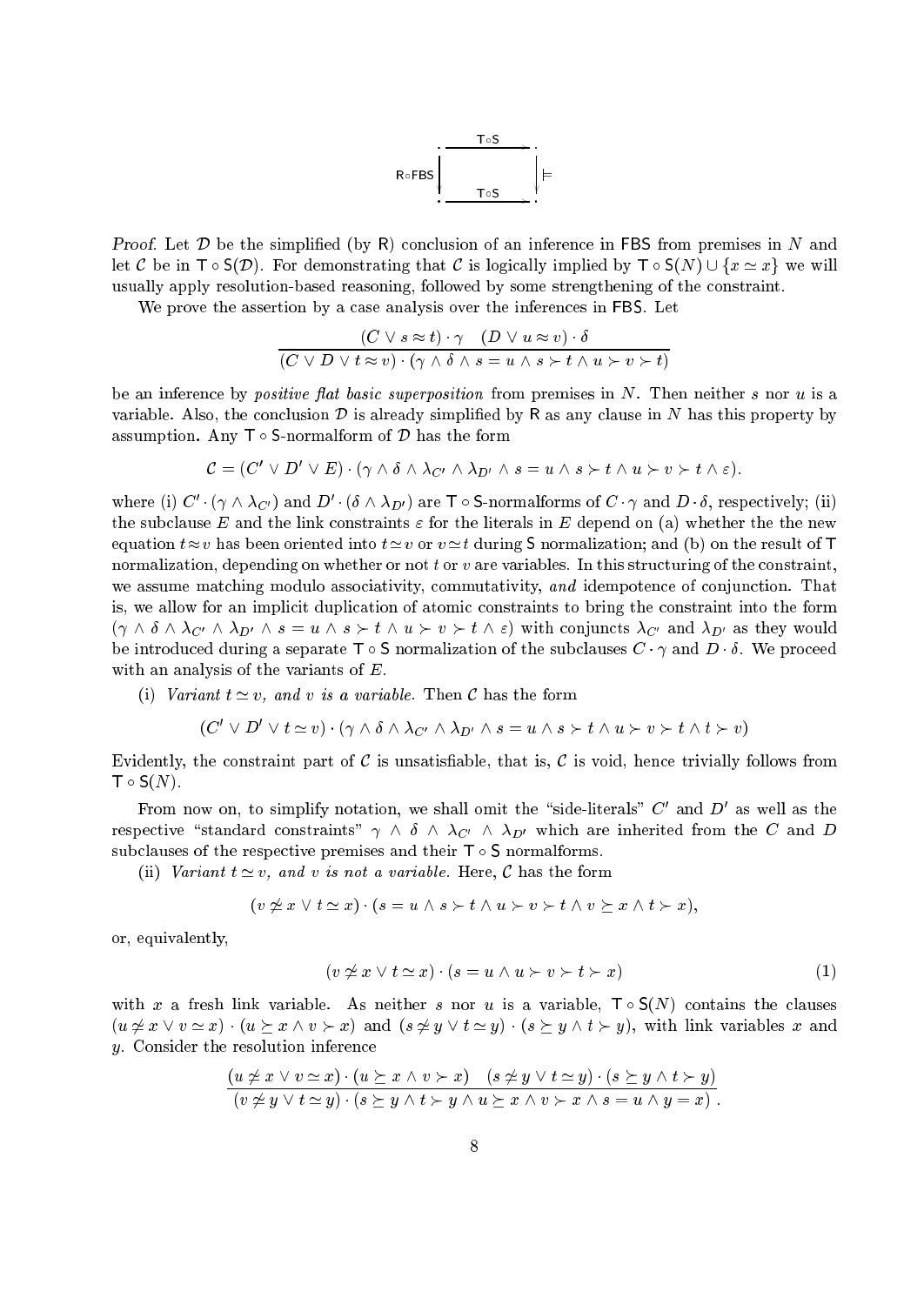Since x and y are variables not occuring in  $s, t, u, v$ , the conclusion of this inference is equivalent to

$$
(v \neq x \lor t \simeq x) \cdot (t, v \succ x \land s, u \succeq x \land s = u) \tag{2}
$$

The clause (2) is more general than (1) since the constraint  $s = u \wedge u \succ v \succ t \succ x$  implies the constraint  $t, v \succ x \land s, u \succeq x$ . We have shown, as was required, that (1) is a logical consequence of  $\mathsf{T} \circ \mathsf{S}(N)$ .

(iii) Variant  $v \simeq t$ , t is a variable. After simplifying the constraint, C has the form

$$
(v \simeq t) \cdot (s = u \wedge s \succ t \wedge u \succ v \succ t). \tag{3}
$$

In this case, consider the resolution inference

$$
\frac{(s \simeq t) \cdot (s \succ t) \quad (u \not\simeq x \lor v \simeq x) \cdot (u \succeq x \land v \succ x)}{(v \simeq x) \cdot (s \succ t \land u \succeq x \land v \succ x \land s = u \land t = x)}
$$

from premises in  $\mathsf{T} \circ \mathsf{S}(N)$ . Since x does not occur in s, t, u, v, the conclusion of this inference is equivalent to

$$
(v \simeq t) \cdot (u \succeq t \wedge s, v \succ t \wedge s = u) \tag{4}
$$

which is more general than  $(3)$ .

(iv) Variant  $v \simeq t$ , t is not a variable. In this case, C is equivalent to

$$
(t \neq x \lor v \simeq x) \cdot (s = u \land s \succ t \land u \succ v \succ t \succeq x), \tag{5}
$$

with a fresh variable x. C can be derived from  $\mathsf{T} \circ \mathsf{S}(N)$  via the inference

$$
\frac{(t \neq y \lor s \simeq y) \cdot (t \succeq y \land s \succ y) \quad (u \neq x \lor v \simeq x) \cdot (u \succeq x \land v \succ x)}{(t \neq y \lor v \simeq x) \cdot (t \succeq y \land s \succ y \land u \succeq x \land v \succ x \land s = u \land y = x)}.
$$

Since x and y are variables not occuring in s, t, u, v, the conclusion of this inference is equivalent to

$$
(t \neq x \lor v \simeq x) \cdot (t, u \succeq x \land s, v \succ x \land s = u) \tag{6}
$$

which is more general than  $(5)$ .

Next we prove the assertion for inferences by *negative flat basic superposition* 

$$
\frac{(C \lor s \approx t) \cdot \gamma \quad (D \lor u \not\approx v) \cdot \delta}{(C \lor D \lor t \not\approx v) \cdot (\gamma \land \delta \land s = u \land s \succ t \land u \succ v)}
$$

from premises in N. Let  $\mathcal D$  denote the conclusion of the inference. Then u is not a variable. Again we need to conduct a case analysis according to whether or not one of the  $v$  and  $t$  are variables. Here the various cases also determine as to whether the conclusion of the inference can be further simplified by reflexivity resolution. Without loss of generality we assume that  $t \geq v$  such that symmetry elimination transforms  $t \not\approx v$  into  $t \not\approx v$ . Under this assumption, if t is a variable, so must be v. We will again simplify the technical presentation by disregarding the side literals in  $C$  and <sup>D</sup> and their associated constraints.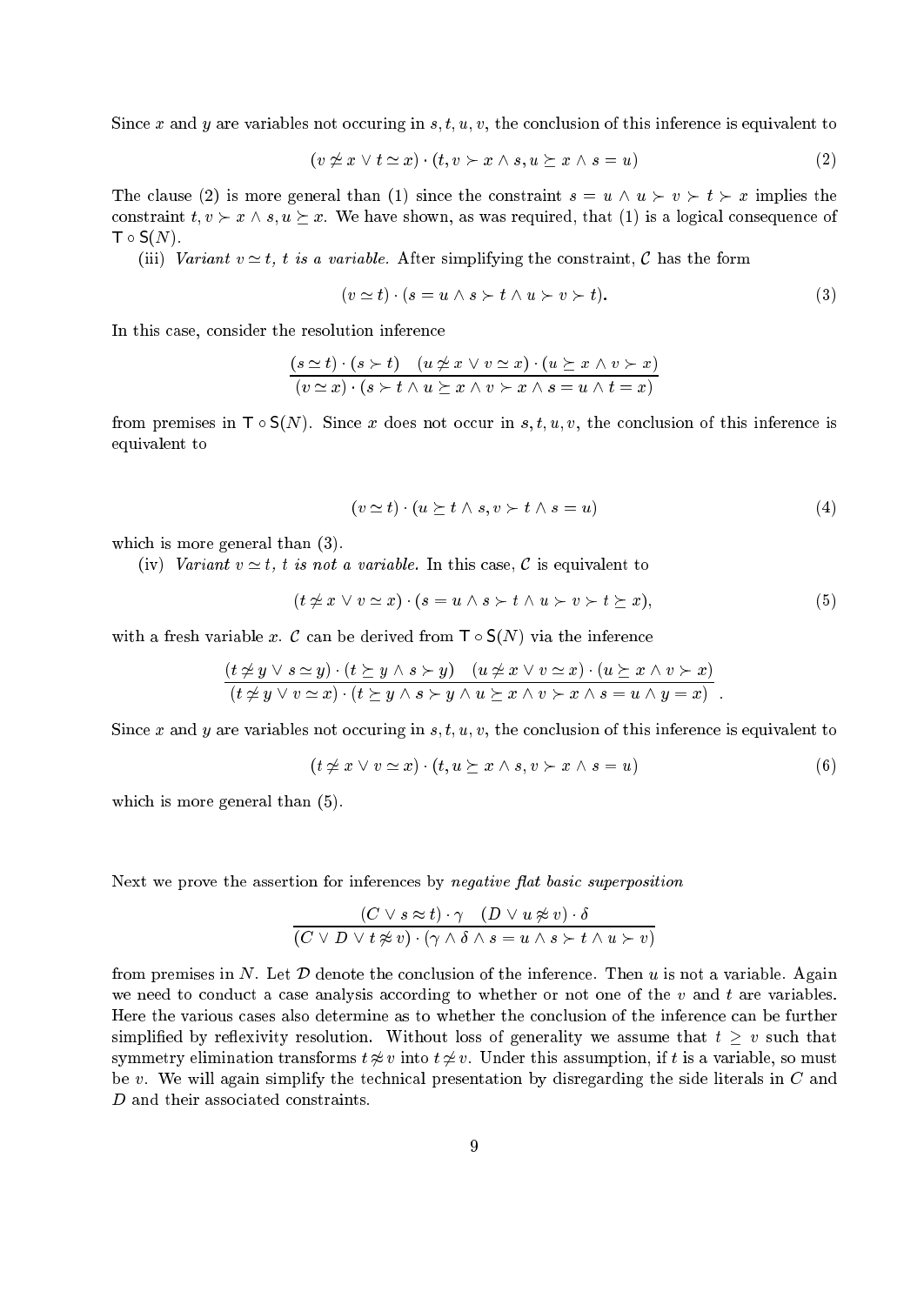(i) Suppose v is a variable, but t is not. Then  $\mathcal D$  is in normalform with respect to R and the (unique)  $\mathsf{T} \circ \mathsf{S}\text{-normalform}$  of  $\mathcal D$  has the form

$$
(t \neq v) \cdot (s = u \land s \succ t \land u \succ v \land t \succeq v). \tag{7}
$$

Consider the resolution inference

$$
\frac{(t \neq x \lor s \simeq x) \cdot (t \succeq x \land s \succ x) \quad (u \neq v) \cdot (u \succeq v)}{(t \neq x) \cdot (t \succeq x \land s \succ x \land u \succeq v \land s = u \land x = v)}.
$$

Both premises are in  $\mathsf{T} \circ \mathsf{S}(N)$ . Since x is a variable not occuring in s, t, u, v, the conclusion of this inference is equivalent to

$$
(t \neq v) \cdot (t \geq v \land s \succ v \land u \succeq v \land s = u)
$$

which is more general than  $(7)$ .

(ii) If both v and t are variables then  $\mathcal D$  is normalized by the R-step in R  $\circ$  FBS to

 $\Box \cdot (s = u \wedge t = v \wedge s \succ t \wedge u \succ v)$  (8)

which is in  $\mathsf{T} \circ \mathsf{S}\text{-normalforms}$ . A more general clause can also be derived from  $\mathsf{T} \circ \mathsf{S}(N)$  by

$$
\frac{(s \simeq t) \cdot (s \succ t) \quad (u \not\simeq v) \cdot (u \succeq v)}{\square \cdot (s \succ t \land u \succeq v \land s = u \land t = v)}.
$$

(iii) Suppose that neither v nor t is a variable. Then  $D$  is in normalform with respect to R and the (unique)  $\mathsf{T} \circ \mathsf{S}\text{-normalform}$  of  $\mathcal D$  has the form

$$
(t \nsuparrow x \lor v \nsuparrow x) \cdot (s = u \land s \succ t \land u \succ v \land t, v \succeq x), \tag{9}
$$

where  $x$  is a fresh variable. Consider the resolution inference

$$
\frac{(t \neq x \lor s \simeq x) \cdot (t \succeq x \land s \succ x) \quad (u \neq y \lor v \neq y) \cdot (u, v \succeq y)}{(t \neq x \lor v \neq y) \cdot (t \succeq x \land s \succ x \land u, v \succeq y \land s = u \land x = y)}
$$

from premises in  $\mathsf{T} \circ \mathsf{S}(N)$ . Since x is a variable not occuring in s, t, u, v, the conclusion of this inference is equivalent to

 $(t \not\simeq x \lor v \not\simeq x) \cdot (t, u, v \succeq x \land s \succ x \land s = u)$ 

which is more general than  $(9)$ .

Next we treat *reflexivity resolution* 

$$
\frac{(C \lor s \not\approx t) \cdot \gamma}{C \cdot (\gamma \land s = t)}
$$

from a clause in  $N$ . Its conclusion  $C$  is in normalform with respect to R. As  $N$  is simplified with respect to R not both  $s$  and  $t$  can be variables. Let us assume, without loss of generality, that  $s$  is not a variable. Any  $\mathsf{T} \circ \mathsf{S}\text{-normalform} \mathcal{D}$  of  $\mathcal C$  has the form

$$
C' \cdot (\gamma \wedge \lambda_{C'} \wedge s = t), \tag{10}
$$

where  $C \cdot (\gamma \wedge \lambda_{C'})$  is a T  $\circ$  5-normalform of  $C \cdot \gamma$ . We need to distinguish two cases: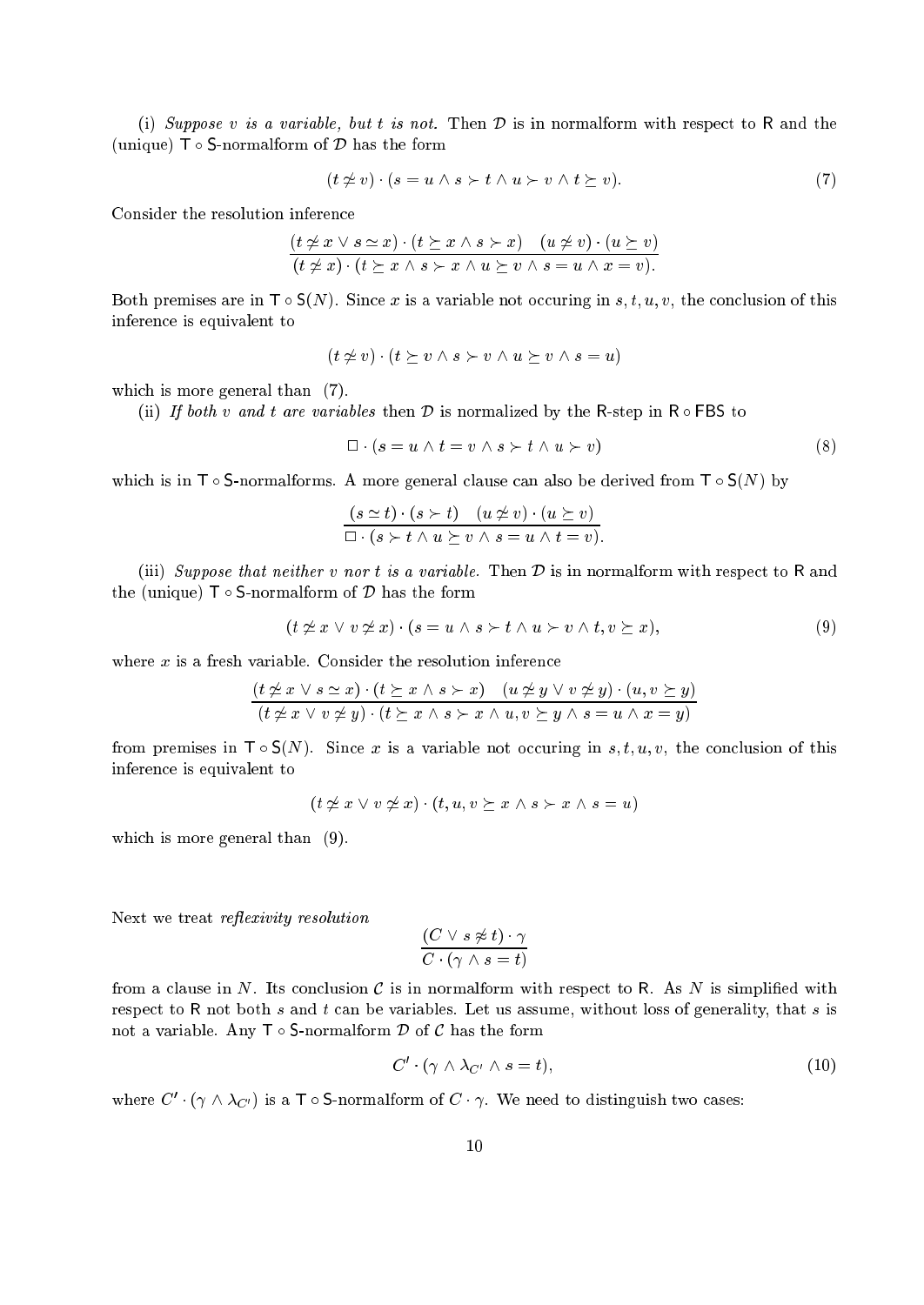(i) t is not a variable: Consider the following derivation in  $\mathsf{T} \circ \mathsf{S}(N)$ 

$$
\frac{y \simeq y \quad (C' \lor t \nleq x \lor s \nleq x) \cdot (\gamma \land \lambda_{C'} \land s, t \succeq x)}{(C' \lor s \nleq x) \cdot (\gamma \land \lambda_{C'} \land s, t \succeq x \land y = t \land y = x)}
$$
  

$$
\frac{C' \cdot (\gamma \land \lambda_{C'} \land s, t \succeq x \land y = t \land y = x \land z = s \land z = x)}{C' \cdot (\gamma \land \lambda_{C'} \land s, t \succeq x \land y = t \land y = x \land z = s \land z = x)}
$$

by two resolution steps with (variants of)  $x \approx x$ . Since x, y and z are variables not appearing elsewhere, the conclusion of this inference is equivalent to

$$
C' \cdot (\gamma \wedge \lambda_{C'} \wedge s \neq t)
$$

which is precisely (10).

(ii) t is a variable: This case is similar, considering the following single-step derivation from  $\mathsf{T} \circ \mathsf{S}(N)$  by resolution with a variant of  $x \simeq x$ 

$$
\frac{y \simeq y \quad (C' \lor s \nleq t) \cdot (\gamma \land \lambda_{C'} \land s \succeq t)}{C' \cdot (\gamma \land \lambda_{C'} \land s \succeq t \land y = s \land y = t)}
$$

yielding a clause which is equivalent to (10).

Factoring inferences take the form

$$
\frac{(C \vee s \approx t \vee u \approx v) \cdot \gamma}{(C \vee s \approx t) \cdot (\gamma \wedge s = u \wedge t = v)}
$$

where  $s \equiv u$  and  $t \equiv v$ . Let again  $\mathcal{D}$  denote the conclusion of the inference. We have to consider four possible cases, depending on whether or not s and t (and, hence, u and v) are variables. In the analysis we again omit side-literals and their constraints.

(i) Neither s nor t is a variable. Then none of the four terms  $s, t, u, v$  is a variable. Therefore, any  $\mathsf{T} \circ \mathsf{S}$  normalform of  $\mathcal{D}$  has the form

$$
(v \not\simeq x \lor u \simeq x) \cdot (s = u \land t = v \land v \succeq x \land u \succ x), \tag{11}
$$

where x is a fresh variable. By applying positive and negative factoring to the  $\mathsf{T} \circ \mathsf{S}$  normalform

$$
(v \neq x \lor t \neq y \lor u \simeq x \lor s \simeq y) \cdot (t \succeq y \land s \succ y \land v \succeq x \land u \succ x)
$$

of the premise of the factoring inference, we obtain the clause

$$
(v \not\simeq x \lor u \simeq x) \cdot (v = t \land x = y \land u = s \land t \succeq y \land s \succ y \land v \succeq x \land u \succ x)
$$

which  $(y \text{ does not occur elsewhere})$  is equivalent to

$$
(v \not\succeq x \lor u \simeq x) \cdot (v = t \land u = s \land v \succ x \land u \succ x)
$$

which is precisely (11). For the variant  $u \neq x \lor v \simeq x$  we may construct a similar derivation.

(ii) s is a variable, and t is not a variable. Then also v is not a variable. We need to derive clauses of the form  $t \neq x \vee s \simeq x$  and  $t \simeq s$  with the appropriate constraints. This can be achieved by applying appropriate factoring inferences to  $t \neq x \lor v \neq y \lor s \simeq x \lor u \simeq y$  and  $t \simeq s \lor v \simeq u$ , respectively, where the latter, since  $u$  is not a variable, can be obtained by a resolution step with reflexivity from  $t \approx s \vee u \not\approx x \vee v \approx x$ . The case in which s is not a variable, but t is, is similar.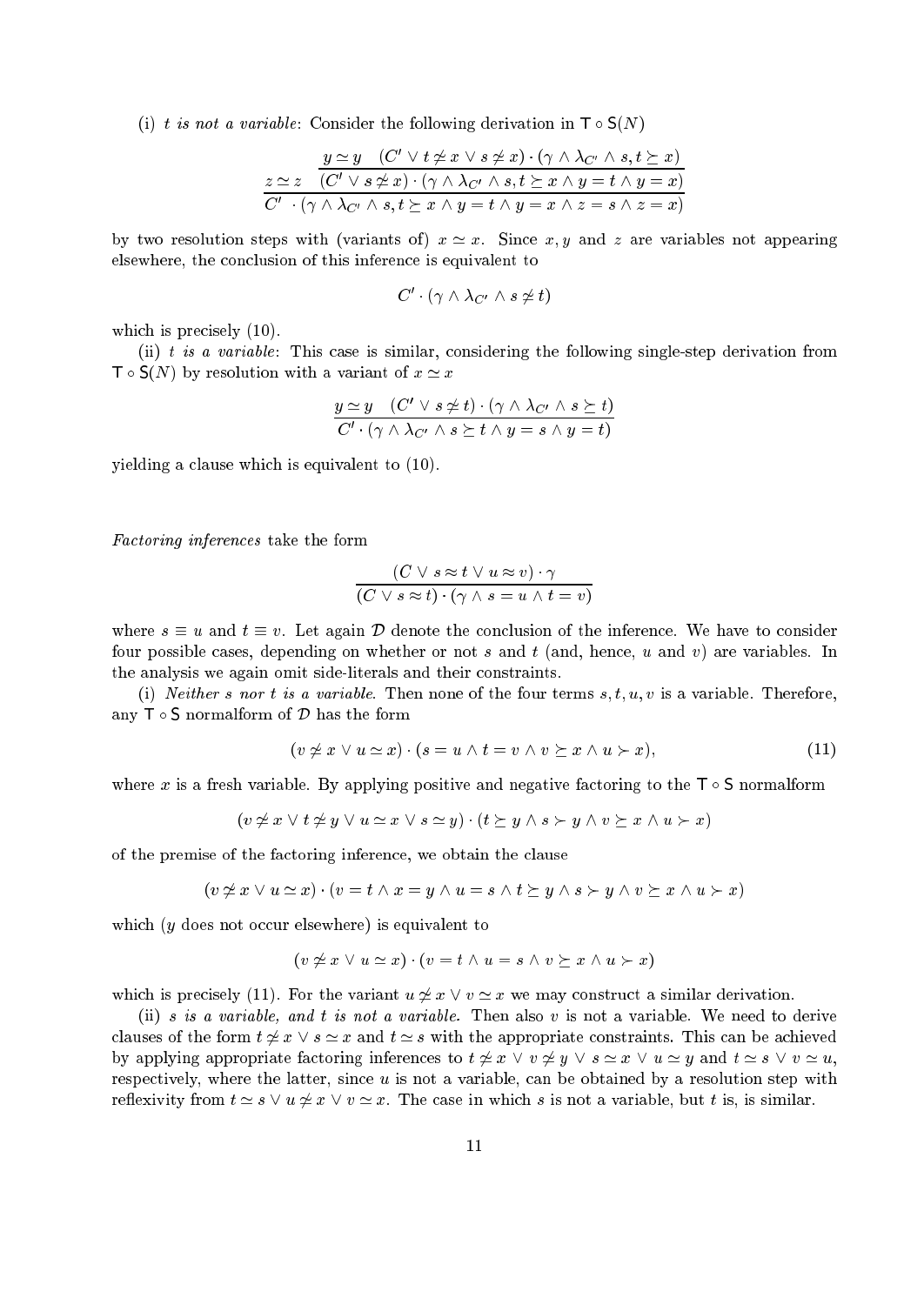(iii) Both s and t are variables. Then we may derive clauses of the form  $s \simeq t$  and  $t \simeq s$  with the required constraints by factoring from  $s \simeq t \vee u \simeq v$  and  $t \simeq s \vee v \simeq u$ , respectively. These clauses, in turn, are either T-modications of symmetric variants of the premise of the factoring inference, or else may be obtained from these by reflexivity resolution.

By inductive application of this lemma we obtain the desired property for flat clauses:

**Theorem 4.4** Let N be a set of flat equational clauses without constraints. Then N is equationally satisfiable if and only if  $\mathsf{T} \circ \mathsf{S} \circ \mathsf{R}(N) \cup \{x \simeq x\}$  is satisfiable.

**Proof.** It can easily be shown that  $\mathsf{T} \circ \mathsf{S} \circ \mathsf{R}(N) \cup \{x \simeq x\}$  is satisfiable whenever N is equationally satisfiable. Suppose that  $N$  is equationally unsatisfiable, and let  $N$  denote  $\mathsf{N}(N)$ . By the completeness of nat basic superposition, we may infer that  $(R \circ FBA)$  (IV) contains a contradiction. I he set IV, and all sets (R  $\circ$  FBS) (IV) are simplified (with respect to R) hat equational clauses to which we may (inductively) apply the above lemma. Therefore, all clauses in T  $\circ$  S((R $\circ$ FBS) (IV )) are logical consequences of  $\mathsf{T} \circ \mathsf{S} \circ \mathsf{R}(N) \cup \{x \simeq x\}$ . As the  $\mathsf{T} \circ \mathsf{S}$  normal form of a contradiction is also a contradiction,  $\mathsf{T} \circ \mathsf{S} \circ \mathsf{R}(N) \cup \{x \simeq x\}$  must be unsatisfiable.

# 5 Variations

Let us now briefly discuss the connection of our method to other transformation methods. Brand's original method is not directly comparable to our method. The main difference (aside from the fact that we use constraints) is that Brand uses only a positive splitting rule,

$$
(C \vee u \simeq v) \Rightarrow (C \vee v \nleq z \vee u \simeq z),
$$

but no negative splitting rule. However, the positive splitting rule is applied even if the right-hand side  $v$  of an equality literal is a variable. With Brand's method the clause

$$
f(g(x)) \not\approx h(x) \lor h(g(x)) \approx x
$$

is transformed into two clauses

$$
g(x) \not\simeq z \lor f(z) \not\simeq h(x) \lor x \not\simeq y \lor h(z) \simeq y
$$

and

$$
g(x) \not\simeq z \lor f(z) \not\simeq h(x) \lor h(z) \not\simeq y \lor x \simeq y,
$$

whereas our transformation would result in different (constrained) clauses

$$
(g(x) \neq z \lor f(z) \neq z_1 \lor h(x) \neq z_1 \lor h(z) \simeq x) \cdot (g(x) \succeq z \land f(z), h(x) \succeq z_1 \land h(z) \succ x)
$$

and

$$
(g(x) \neq z \lor f(z) \neq z_1 \lor h(x) \neq z_1 \lor h(z) \neq y \lor x \simeq y) \cdot (g(x) \succeq z \land f(z), h(x) \succeq z_1 \land h(z) \succeq y \land x \succ y).
$$

It is not possible, though, to simply add link constraints to Brand's original transitivity elimination rule.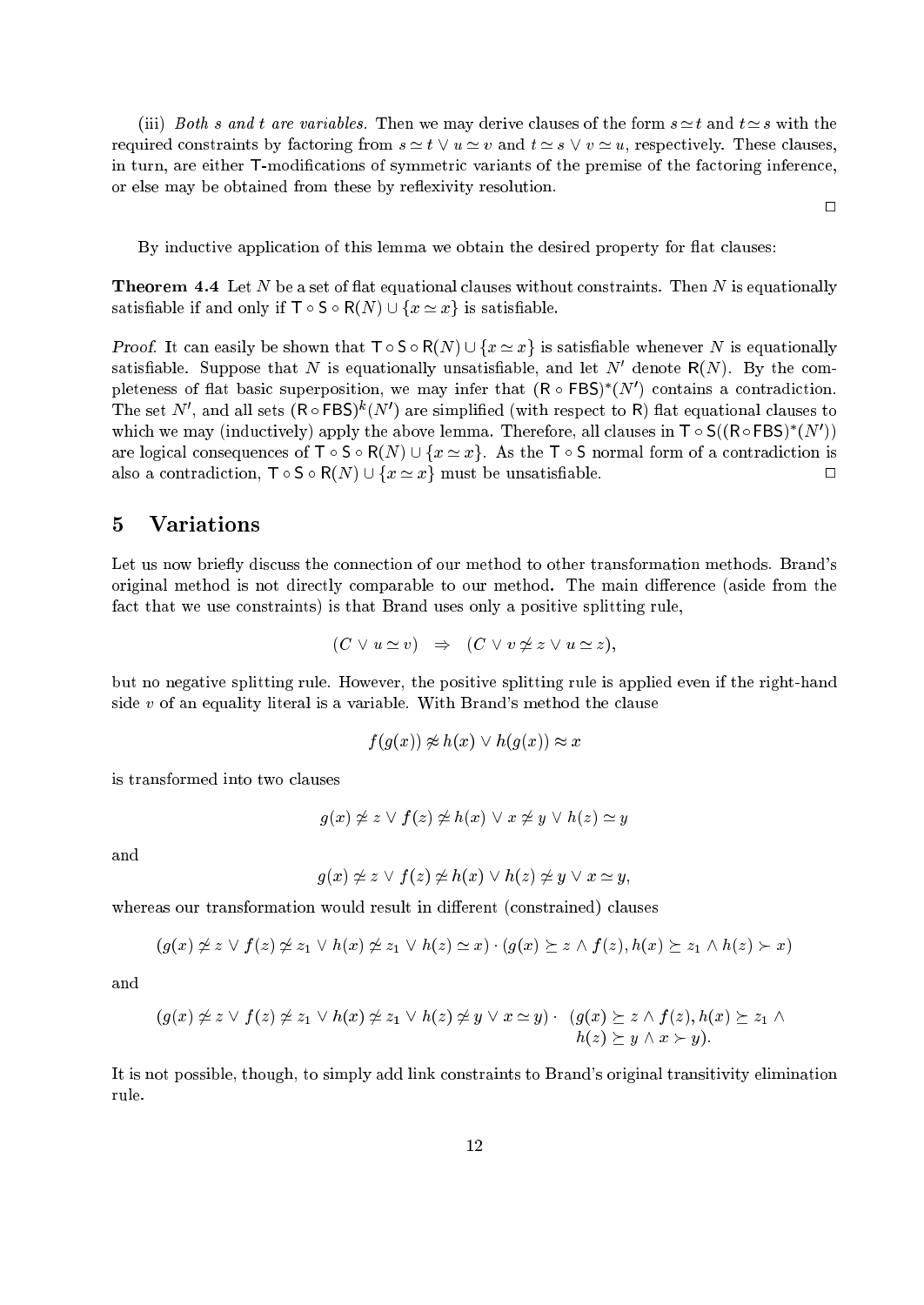For example, Brand's transitivity elimination with link constraints, when applied to the unsat*isfiable* set of unit clauses  $a \approx b$ ,  $a \approx c$  and  $b \not\approx c$  (with an ordering in which  $c \succ b \succ a$ ) yields a set

$$
(b \neq x \lor a \simeq x) \cdot (b \succeq x \land a \succ x) (a \neq x \lor b \simeq x) \cdot (a \succeq x \land b \succ x) (c \neq x \lor a \simeq x) \cdot (c \succeq x \land a \succ x) (a \neq x \lor c \simeq x) \cdot (a \succeq x \land c \succ x) b \neq c
$$

that is *satisfiable* (in combination with the reflexivity axiom  $x \simeq x$ )! (The first and third clause contain the unsatisfiable constraint  $a \succ x$  and hence are void. The remaining clauses, along with  $x \simeq x$ , are satisfiable even without the constraints.) In short, ordering constraints are not compatible with Brand's original transformations.

The method implemented in the Setheo prover (Moser & Steinbach 1997) can be described with our transformation rules, except that no link constraints are introduced. Positive equations with a variable on the right-hand side are not split, and hence negative equations with a non-variable right-hand side must be split also.

For example, the three unit clauses  $f(x) \approx x$ ,  $g(x) \approx x$  and  $f(x) \not\approx g(x)$  are unsatisfiable. However, if negative equality literals are not split, we obtain a satisfiable set of clauses  $f(x) \simeq x$ ,  $f(x) \not\approx y \vee x \simeq y$ ,  $g(x) \simeq x, g(x) \not\approx y \vee x \simeq y, f(x) \not\approx g(x), \text{ and } x \simeq x.$ 

Let us conclude this section with an example. The presentation of group theory by three equations,  $x * e \approx x$ ,  $x * i(x) \approx e$ , and  $(x * y) * z \approx x * (y * z)$ , is transformed with our method into the following set of constrained clauses:

$$
x * e \simeq x
$$
  
\n
$$
x * e \not\simeq u \lor x \simeq u \qquad x \succ u
$$
  
\n
$$
i(x) \not\simeq u \lor x * u \simeq e \qquad i(x) \succeq u
$$
  
\n
$$
x * y \not\simeq u \lor y * z \not\simeq v \lor u * z \not\simeq w \lor x * v \simeq w \qquad u * z \succeq w \land x * v \succ w \land x * y \succeq u \land y * z \succeq v
$$
  
\n
$$
x * y \not\simeq u \lor y * z \not\simeq v \lor x * v \not\simeq w \lor u * z \simeq w \qquad x * v \succeq w \land u * z \succ w \land x * y \succeq u \land y * z \succeq v
$$

where  $\succ$  refers to a lexicographic path ordering induced by the precedence relation  $i > * > e$  and constraints have been simplied accordingly. Note that with Brand's modication or with equality elimination as used in Setheo one gets an additional clause,

$$
i(x) \neq z \lor x * z \neq w \lor e \simeq w.
$$

This clause can be omitted, as its associated constraint  $e \succ w$  is unsatisfiable in the given ordering.

### 6 Experiments

In Figure 6 we show some experimental results with the Protein prover (Baumgartner & Furbach 1994) on certain simple problems in group theory.  $\mu L$ " means that the goal was attempted in the presence a previously proved lemma. In the table we list runtimes and number of computed inferences ("K" denotes kilo, and "M" denotes mega inferences) for four kinds of transformation. The "B" column depicts the results for Brand's original modification. "S" refers to the method that is implemented in Setheo with splitting of both positive and negative equations that have no variable right-hand side, without attaching ordering constraints. "Ss" is like " $S$ " except that Skolem constants in the goals have not been abstracted. Compared with Brand's method, the Setheo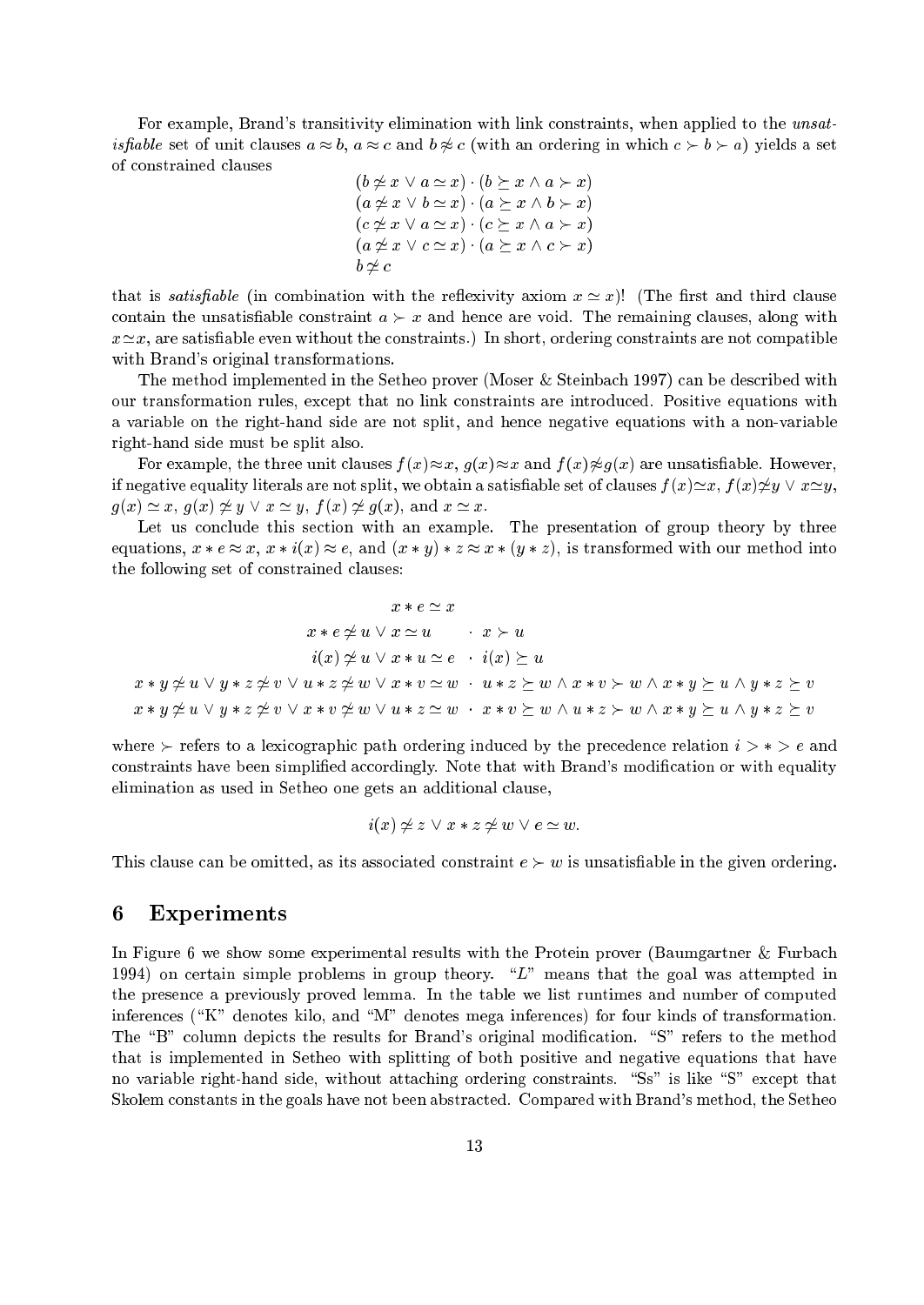|                              |                | number of inferences |          |          | time [sec]        |          |          |          |          |
|------------------------------|----------------|----------------------|----------|----------|-------------------|----------|----------|----------|----------|
| Problem                      | ord            | B                    | S        | $S_{S}$  | $\rm C$           | Β        | S        | $S_{S}$  |          |
| $x * e \approx x$            |                | 1.3M                 | 21.4K    | 1.5K     | 578               | 123      | 2.1      | 0.16     | 0.1      |
| $i(i(x)) \approx x$          | 1              | 4.7M                 | $\infty$ | 83.6M    | $15.5\mathrm{K}$  | 508      | $\infty$ | 10191    | 4.8      |
| $i(i(x)) \approx x$          | $\overline{2}$ | $\infty$             | $\infty$ | $\infty$ | $178\,\mathrm{K}$ | $\infty$ | $\infty$ | $\infty$ | 84       |
| $i(i(x)) \approx x$          | 3              | 4.7M                 | $\infty$ | 83.6M    | $15.5\mathrm{K}$  | 502      | $\infty$ | 10191    | 4.8      |
| $x * i(x) \approx e$         |                | 4.1K                 | 288K     | 288K     | 461               | 0.4      | 30       | 30.4     | 0.1      |
| $x * i(x) \approx e$         | $\overline{2}$ | 2.4M                 | 17.5M    | 17.6M    | 671               | 272      | 2204     | 2204     | 0.2      |
| $i(x) * (x * y) \approx y L$ |                | 19.5K                | 267K     | 267M     | 3.8K              | 1.9      | 28       | 28.3     | 0.9      |
| $i(x) * (x * y) \approx y L$ | $\overline{2}$ | $\infty$             | $\infty$ | $\infty$ | 12.2M             | $\infty$ | $\infty$ | $\infty$ | 3235     |
| $i(x) * (x * y) \approx y$   |                | 9.1M                 | $\infty$ | $\infty$ | 24M               | 950      | $\infty$ | $\infty$ | 10574    |
| $i(x) * (x * y) \approx y$   | $\overline{2}$ | $\infty$             | $\infty$ | $\infty$ | $\infty$          | $\infty$ | $\infty$ | $\infty$ | $\infty$ |

Figure 2: Experimental results on a 167MHz UltraSparc for simple problems in group theory

method avoids more of those inferences which correspond to superposition into or from variables. However, it comes at the expense of also splitting negative equations. The experiments show that the price to pay is indeed very high so that in some of our experiments, "S" performs much worse than Brand's original method. However, if disequations  $s \simeq t$  in which t is a Skolem constant of the goal are not split we obtain a uniform and more signicant improvement. This variant is denoted by "Ss" below. Finally, "C" is CEE transformation, using the presentation of group theory as presented in Section 5. We implemented constraint inheritance and checking in a straightforward manner. Ordering constraints are collected through additional arguments of predicate symbols. (As to what extent the additional predicates affect Protein's proof strategy, we do not know.) The first subgoal of any (non-unit) clause first calls upon a satisfiability check (implemented in Prolog) for the accumulated constraint at this point. Constraint solving was implemented incompletely by simply checking independent satisfiability of each inequality in any conjunction of inequalities. A complete constraint solving which is available for large classes of lexicographic path orderings, is very expensive and does not seem to reduce the number of inferences by another order of magnitude.

Protein is extremely sensitive to how the clauses and the literals in a clause, respectively, are ordered. In the examples we have experimented with three different orderings of the subgoals in the goal clause. In ordering 1 the variable definitions for inner subterm positions precede those of the outer positions. This ordering seems to work better with Protein most of the time. Ordering 2 is the inverse of ordering 1. Ordering 3 is some mixture of orderings 1 and 2. Orderings 2 and 3 coincide for the CEE transformation. For ordering 2, the speedups obtained from the optimization are much more dramatic. This seems to indicate that with the constraints the performance of model elimination is somewhat less dependent on subgoal selection strategies. In particular upon backtracking, ordering constraints prevent one from searching redundant alternative proofs of subgoals.

Although these experiments are far from being conclusive, it appears as if the CEE transformation can have a dramatic effect on proof search. Except for one case, proofs using CEE transformation were found much faster, usually by several orders of magnitude. With the rather incomplete method of constraint satisfiability checking, the price paid on each single inference seems affordable.

As said before, Protein proof search is too much dependent on the ordering of clauses and of subgoals within clauses. It would be interesting to see the effect of our improvements on Setheo where dynamic goal selection strategies result in a more predictable behavior and find proofs more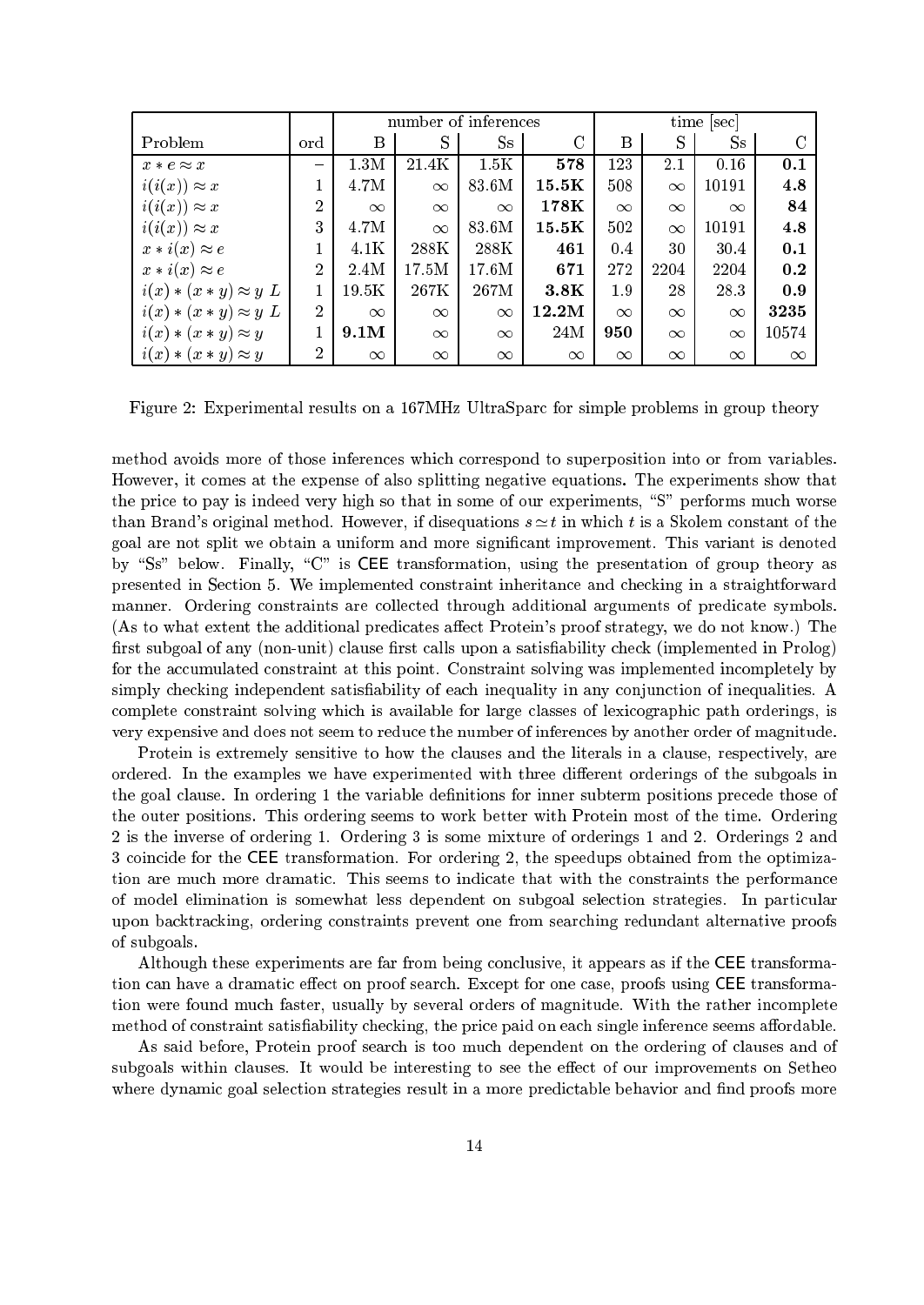often, also for less trivial problems than the ones studied in our experiments (Ibens & Letz 1997).

# 7 Conclusions

We have described a refined variant of Brand's modification method via ordering constraints that also improves equality elimination as implemented in the prover Setheo. Our theoretical results imply that equality handling in Setheo is indeed refutationally complete (which was an open problem). The completeness proof draws on recent results about basic superposition and thus establishes a connection between the theory underlying local saturation-based methods, such as paramodulation and superposition, and optimizations of equality handling in global theorem proving methods, such as model elimination and semantic tableau-methods.

Our experiments seem to indicate that with the ordering constraints the search space is indeed drastically reduced. However, our results in this regards are not conclusive yet. An implementation of the method in a more advanced model elimination prover, like Setheo, should allow one to draw more definite conclusions in this regard.

# References

- Bachmair, L. & Ganzinger, H. (1997a), Strict basic superposition and chaining, Research report MPI-I-97-2-011, Max-Planck Institut fur Informatik, Saarbrucken, Germany. \*www.mpi-sb.mpg.de/~hg/papers/reports/MPI-I-97-2-011.ps.gz
- Bachmair, L. & Ganzinger, H. (1997b), A theory of resolution, Research report MPI-I-97-2-005, Max-Planck Institut fur Informatik, Saarbrucken, Germany. To appear in Handbook of Automated Reasoning, edited by A. Robinson and A. Voronkov.
- Baumgartner, P. & Furbach, U. (1994), PROTEIN: A PROver with a Theory Extension INterface, in A. Bundy, ed., 'Automated Deduction  $-$  CADE-12. 12th International Conference on Automated Deduction.', Vol. 814 of Lecture Notes in Artificial Intelligence, Nancy, France, pp. 769–773.
- Brand, D. (1975), 'Proving theorems with the modification method', SIAM Journal of Computing 4,  $412-430$ .
- Degtyarev, A. & Voronkov, A. (1996a), Equality elimination for the tableau method, in J. Calmet & C. Limongelli, eds, `Design and Implementation of Symbolic Computation Systems. International Symposium, DISCO'96', Vol. 1128 of Lecture Notes in Computer Science, Karlsruhe, Germany, pp.  $46{-}60$ .
- Degtyarev, A. & Voronkov, A.  $(1996b)$ , What you always wanted to know about rigid E-unification, in J. Alferes, L. Pereira & E. Orlowska, eds. 'Logics in Artificial Intelligence. European Workshop, JELIA'96', Vol. 1126 of Lecture Notes in Artificial Intelligence, Évora, Portugal, pp.  $50-$ 69.
- Ibens, O. & Letz, R. (1997), Subgoal alternation in model elimination, in D. Galmiche, ed., `Automated Reasoning with Analytic Tableaux and Related Methods', Vol. 1227 of Lecture Notes in Artificial Intelligence, Springer Verlag, pp. 201-215.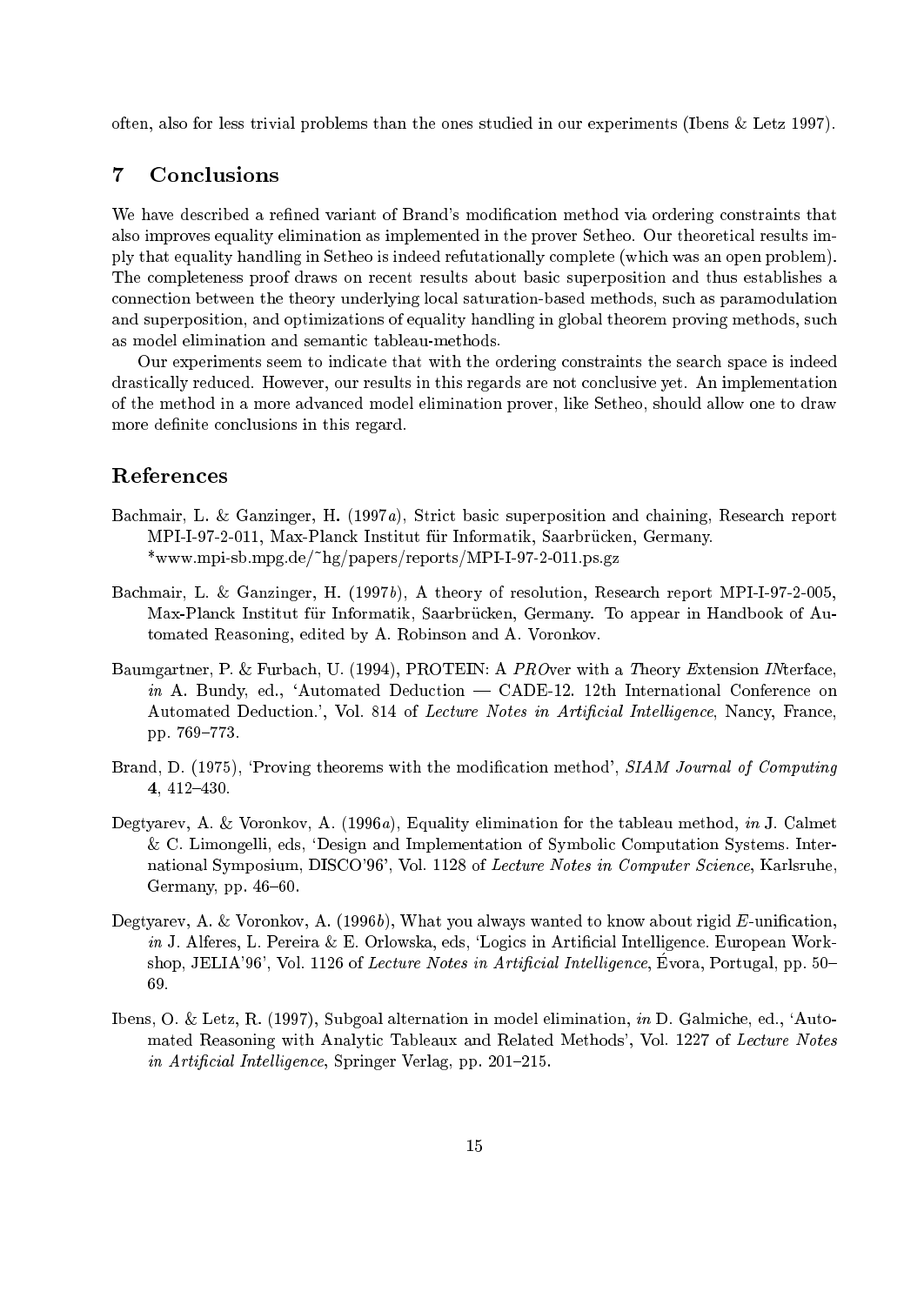- Moser, M., Lynch, C. & Steinbach, J. (1995), Model elimination with basic ordered paramodulation, Technical Report AR-95-11, Fakultät für Informatik, Technische Universität München, München.
- Moser, M. & Steinbach, J. (1997), STE-modication revisited, Technical Report AR-97-03, Fakultat für Informatik, Technische Universität München, München.
- Schumann, J. (1994), 'Tableau-based theorem provers: Systems and implementations', Journal of Automated Reasoning  $13(3)$ ,  $409-421$ .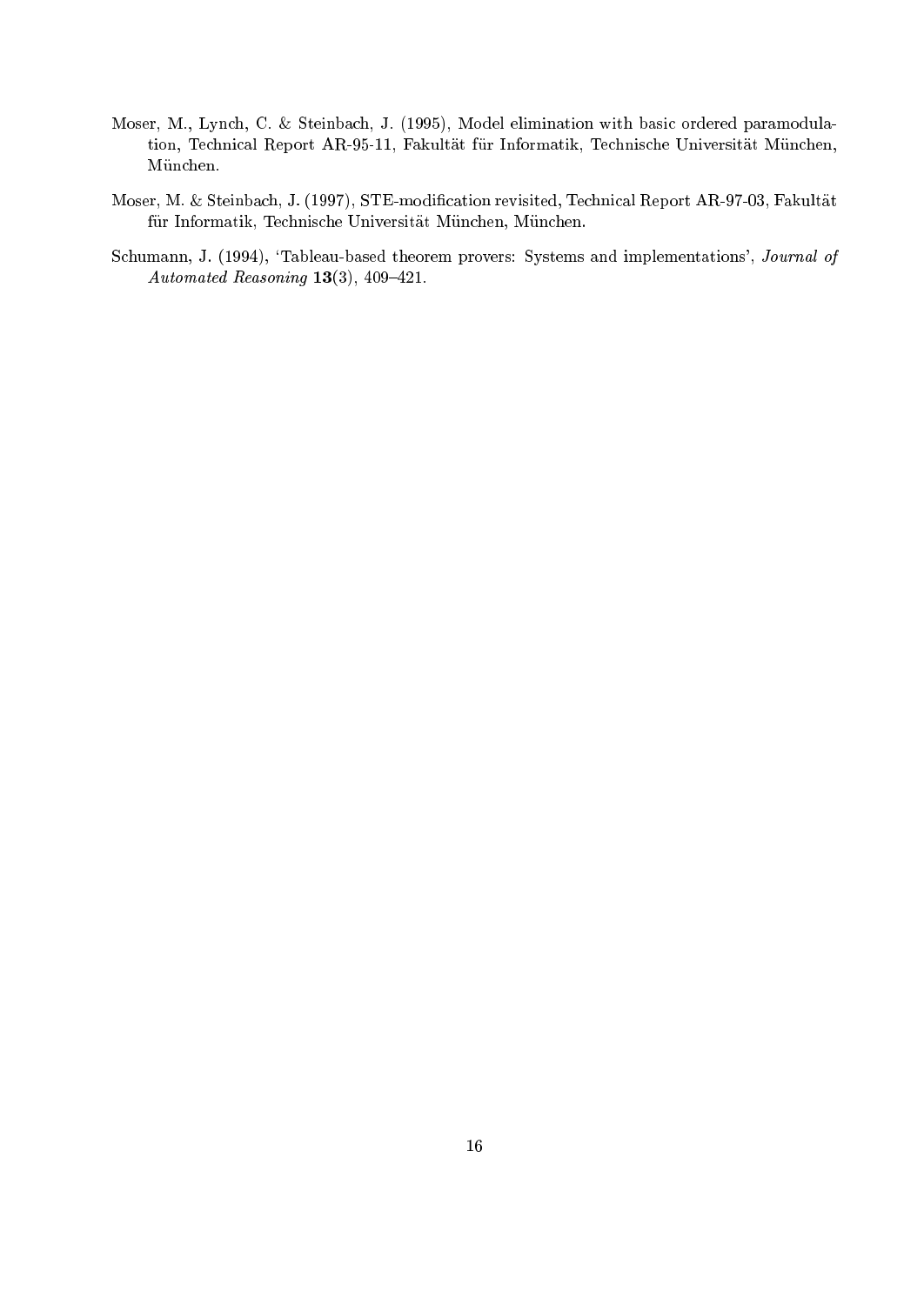Positive basic superposition

$$
\frac{(C \lor s \approx t) \cdot \gamma}{(C \lor D \lor w[t] \approx v) \cdot (\gamma \land \delta \land s = u \land s \succ t \land w \succ v \land (w, v) \succeq_{lex} (s, t) \land \zeta)}
$$

where (i)  $u$  is not a variable and (ii) either  $s$  is not a variable or else  $u$  is a proper subterm of w.

Negative basic superposition

$$
\frac{(C \lor s \approx t) \cdot \gamma}{(C \lor D \lor w[t] \not\approx v) \cdot (\gamma \land \delta \land s = u \land s \succ t \land w \succ v \land \zeta)}
$$

where u is not a variable.

Reflexivity resolution

$$
\frac{(C \lor s \not\approx t) \cdot \gamma}{C \cdot (\gamma \land s = t \land \zeta)}
$$

Factoring

$$
\frac{(C \lor s \approx t \lor u \approx v) \cdot \gamma}{(C \lor s' \approx t') \cdot (\gamma \land s = u \land t = v \land \zeta)}
$$

where  $s \equiv u$  and  $t \equiv v$ .

Figure 3: Strict Basic Superposition BS

# A Basic Superposition

The flat basic superposition calculus is derived from one of the strict basic superposition calculi described in (Bachmair & Ganzinger 1997a), see Figure 3.

In all cases,  $\zeta$  refers to inference-specific ordering constraints that are irrelevant for our purposes and hence have been deleted in the flat versions of the inference rules. (Such constraints may always be deleted without impairing the soundness or refutational completeness of the calculus.)

Moreover, the remaining constraints in the flat inference rules have been simplified. For instance, if the second premise of a (positive or negative) basic superposition rule is a flat clause, then the two terms  $w$  and  $u$  must be identical, as any proper subterm in a flat clause is a variable, yet  $u$ is required to be a non-variable subterm of w. Using the facts that  $w = u$  and  $s = u$ , one may then simplify the ordering constraints as indicated. In particular, the constraint  $(w, v) \succ_{\text{lex}} (s, t)$  in positive superpositions reduces to  $s \succ v \succ t$  in the flat case. The instance  $v = t$  can also be ignored. In that case the conclusion contains  $t \approx t$  positively, hence, is a direct tautology which is redundant. Direct tautologies are a strict subclass of all tautologies, cf. (Bachmair & Ganzinger 1997a) for the exact definition.

Basic superposition calculi are also compatible with other various mechanisms for eliminating redundancies and simplifying clauses. For the present paper it suffices to point out that, in addition to direct tautologies, void clauses are redundant, as are inferences with a void conclusion. The former can be deleted, while the latter may be ignored. Furthermore, the special case of reflex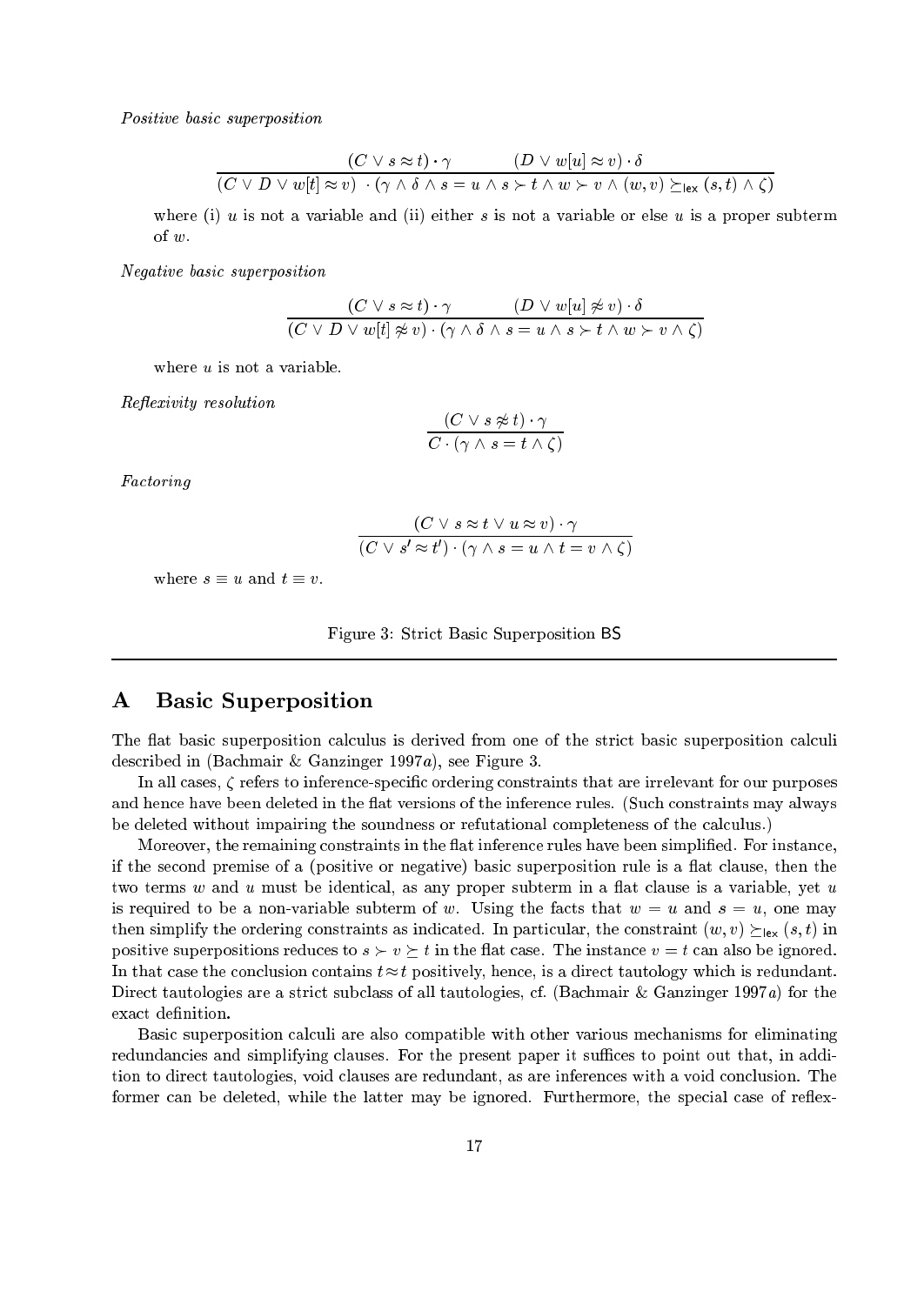ivity resolution as represented by the transformation R is a simplification rule. That is, a clause  $(x \not\approx y \lor C) \cdot \gamma$  with variables x and y, is redundant in the presence of a clause  $C \cdot (\gamma \land x = y)$  and, hence, can be deleted. Summarizing these observations, we obtain the Theorem 4.2 stated above.